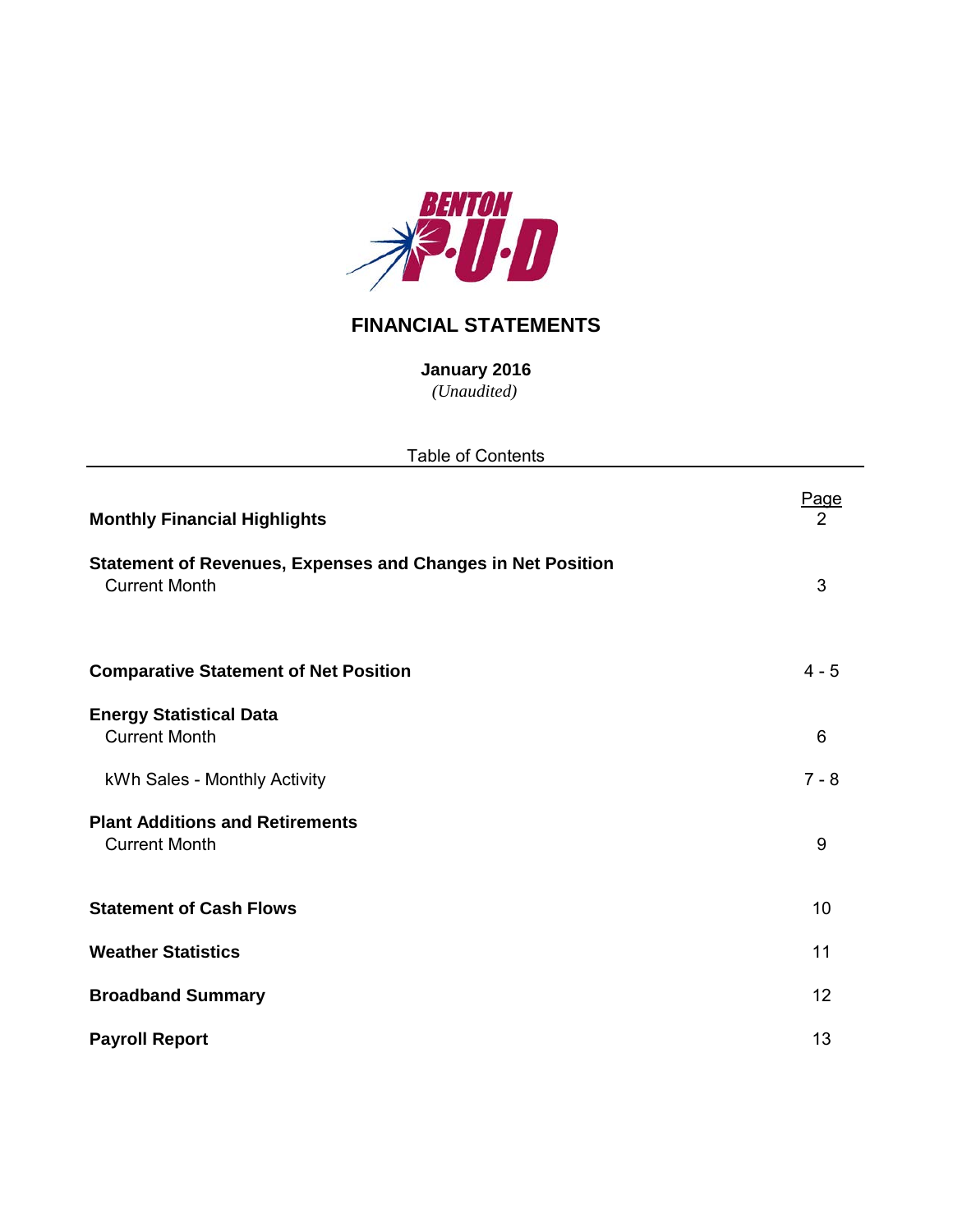

## *Financial Highlights January 2016*



Financial highlights for the month of January:

- $\therefore$  District operations resulted in a decrease in net assets of \$517,000 for the month.<br>  $\triangleright$  The average temperature of 34.7° was 1.3° above normal. Cumulative heating de
- The average temperature of 34.7° was 1.3° above normal. Cumulative heating degree days were 10% above last year.<br>> Total retail kWh billed during January was up 7% from last year and 1% below budget
- Total retail kWh billed during January was up 7% from last year and 1% below budget.
- > Net power supply costs were \$6.8 million for the month with sales for resale of \$1.6 million and an average price of \$25 per MWh.<br>→ January's non-power operating costs of \$1.5 million before taxes and depreciation were
- January's non-power operating costs of \$1.5 million before taxes and depreciation were 4% below budget.
- Capital expenditures were \$993,000 for the month.

| (in thousands of dollars)     |            |     |            |     |     |     |     |     |            |     |            |            |                  |                         |
|-------------------------------|------------|-----|------------|-----|-----|-----|-----|-----|------------|-----|------------|------------|------------------|-------------------------|
|                               |            | Feb |            |     |     |     |     |     |            |     |            |            |                  | <b>Annual</b>           |
| <b>Change in Net Position</b> | <b>Jan</b> |     | Mar        | Apr | May | Jun | Jul | Aug | <b>Sep</b> | Oct | <b>Nov</b> | <b>Dec</b> | <b>Total YTD</b> | <b>Budget</b>           |
| Actual                        | (\$517)    |     |            |     |     |     |     |     |            |     |            |            | (\$517)          |                         |
| <b>Budget</b>                 | (\$464)    |     |            |     |     |     |     |     |            |     |            |            | (\$464)          | (\$15)                  |
|                               |            |     |            |     |     |     |     |     |            |     |            |            |                  |                         |
| <b>Net Power Costs</b>        | Jan        | Feb | Mar        | Apr | May | Jun | Jul | Aug | Sep        | Oct | Nov        | <b>Dec</b> | <b>Total</b>     | Annual<br><b>Budget</b> |
| Power Supply Costs            | \$8,359    |     |            |     |     |     |     |     |            |     |            |            | \$8,359          | \$101,896               |
| Less: Sales for Resale        | (1, 552)   |     |            |     |     |     |     |     |            |     |            |            | (1, 552)         | (20, 208)               |
| <b>Net Power Costs</b>        | \$6,806    |     |            |     |     |     |     |     |            |     |            |            | \$6,806          | \$81,688                |
|                               |            |     |            |     |     |     |     |     |            |     |            |            |                  |                         |
|                               |            |     |            |     |     |     |     |     |            |     |            |            |                  | Annual                  |
| <b>Net Capital Costs</b>      | Jan        | Feb | Mar        | Apr | May | Jun | Jul | Aug | <b>Sep</b> | Oct | <b>Nov</b> | <b>Dec</b> | <b>Total</b>     | <b>Budget</b>           |
| <b>Capital Expenditures</b>   | \$993      |     |            |     |     |     |     |     |            |     |            |            | \$993            | \$15,566                |
| Less: Capital Contributions   | (155)      |     |            |     |     |     |     |     |            |     |            |            | (155)            | (1, 285)                |
| Net Capital Costs             | \$837      |     |            |     |     |     |     |     |            |     |            |            | \$837            | \$14,281                |
|                               |            |     |            |     |     |     |     |     |            |     |            |            |                  |                         |
|                               |            |     |            |     |     |     |     |     |            |     |            |            |                  | Annual                  |
| <b>Load Statistics</b>        | Jan        | Feb | <b>Mar</b> | Apr | May | Jun | Jul | Aug | Sep        | Oct | <b>Nov</b> | <b>Dec</b> | <b>Total</b>     | <b>Budget</b>           |
| aMW - Retail Sales Billed     | 192        |     |            |     |     |     |     |     |            |     |            |            | 192              | 202                     |
| aMW - Sales for Resale        | 79         |     |            |     |     |     |     |     |            |     |            |            | 79               | 48                      |







| Current Ratio                           | 3.46:1 |
|-----------------------------------------|--------|
| Debt Service Coverage (2013 actual)     | 3.14   |
| Debt Service Coverage (2014 Actual)     | 3.38   |
| Debt Service Coverage (2015 Actual)     | 2.93   |
| Debt Service Coverage (2016 projection) | 2.91   |
| (includes capital contributions)        |        |

| <b>Other Statistics</b>                 |    |        |         |  |  |  |  |  |  |  |
|-----------------------------------------|----|--------|---------|--|--|--|--|--|--|--|
| Unrestricted Undesignated Reserves      | \$ | 30.7   | million |  |  |  |  |  |  |  |
| Bond Insurance Replacement (designated) | \$ | 3.1    | million |  |  |  |  |  |  |  |
| Power Market Volatility (designated)    | \$ | 3.3    | million |  |  |  |  |  |  |  |
| Special Capital (designated)            | \$ | 5.3    | million |  |  |  |  |  |  |  |
| Customer Deposits (designated)          | \$ | 1.4    | million |  |  |  |  |  |  |  |
| Bond Principal & Interest (restricted)  | \$ | 1.3    | million |  |  |  |  |  |  |  |
| Bond Reserve Account (restricted)       | \$ | 1.1    | million |  |  |  |  |  |  |  |
| <b>Net Utility Plant</b>                | \$ | 120.4  | million |  |  |  |  |  |  |  |
| Long-Term Debt                          | \$ | 52.8   | million |  |  |  |  |  |  |  |
| <b>Active Service Agreements</b>        |    | 51.196 |         |  |  |  |  |  |  |  |
| Non-Contingent Employees                |    | 155.25 |         |  |  |  |  |  |  |  |
| Contingent YTD FTE's                    |    | 0.17   |         |  |  |  |  |  |  |  |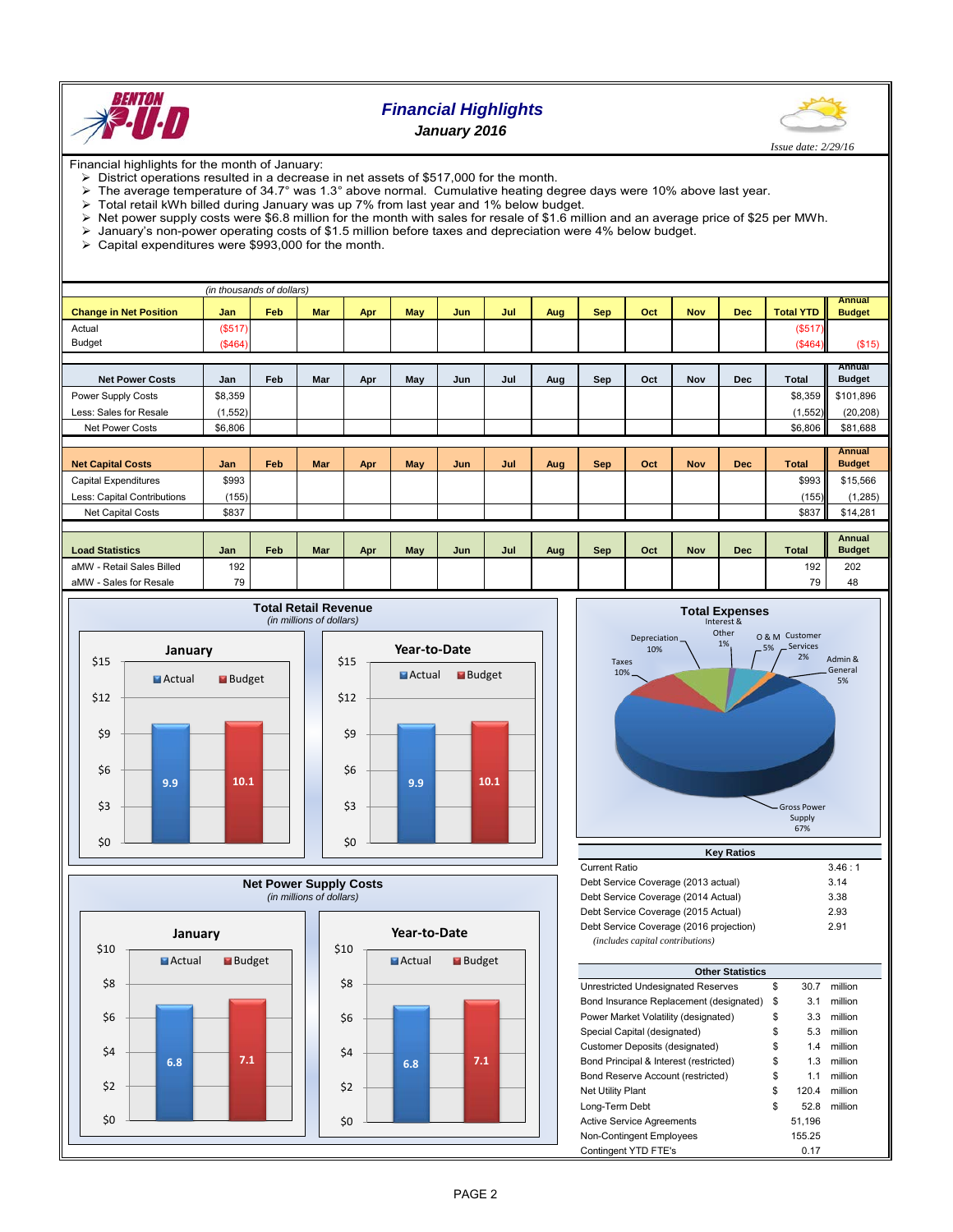### **PUBLIC UTILITY DISTRICT NO.1 OF BENTON COUNTY STATEMENT OF REVENUES, EXPENSES, AND CHANGES IN NET POSITION CURRENT MONTH**

|                                                            | 1/31/2016     |               | 1/31/2015                |               |                          |  |
|------------------------------------------------------------|---------------|---------------|--------------------------|---------------|--------------------------|--|
|                                                            | <b>ACTUAL</b> | <b>BUDGET</b> | <b>PCT</b><br><b>VAR</b> | <b>ACTUAL</b> | <b>PCT</b><br><b>VAR</b> |  |
| <b>OPERATING REVENUES</b>                                  |               |               |                          |               |                          |  |
| Energy Sales - Retail                                      | \$9,911,477   | \$10,110,593  | $-2%$                    | \$9,887,550   | 0%                       |  |
| <b>Energy Sales for Resale</b>                             | 1,484,296     | 2,298,317     | $-35%$                   | 2,191,293     | $-32%$                   |  |
| Transmission of Power for Others                           | 68,103        | 105,938       | $-36%$                   | 51,594        | 32%                      |  |
| <b>Broadband Revenue</b>                                   | 162,760       | 190,738       | $-15%$                   | 180,041       | $-10%$                   |  |
| <b>Other Revenue</b>                                       | 41,560        | 310,910       | $-87%$                   | 105,003       | $-60%$                   |  |
| <b>TOTAL OPERATING REVENUES</b>                            | 11,668,196    | 13,016,496    | $-10%$                   | 12,415,481    | -6%                      |  |
| <b>OPERATING EXPENSES</b>                                  |               |               |                          |               |                          |  |
| <b>Purchased Power</b>                                     | 7,209,954     | 8,423,486     | $-14%$                   | 6,329,033     | 14%                      |  |
| <b>Purchased Transmission &amp; Ancillary Services</b>     | 1,126,226     | 1,108,273     | 2%                       | 1,124,037     | $0\%$                    |  |
| Conservation Program                                       | 22,430        | 11,893        | 89%                      | 14,240        | 58%                      |  |
| <b>Total Power Supply</b>                                  | 8.358.610     | 9.543.652     | $-12%$                   | 7.467.311     | 12%                      |  |
| Transmission Operation & Maintenance                       | 4,760         | 4,000         | 19%                      | 22,637        | $-79%$                   |  |
| Distribution Operation & Maintenance                       | 639,737       | 722,300       | $-11%$                   | 754,134       | $-15%$                   |  |
| <b>Broadband Expense</b>                                   | 25,524        | 27,366        | $-7%$                    | 11,921        | 114%                     |  |
| Customer Accounting, Collection & Information              | 190,012       | 231,163       | $-18%$                   | 217,908       | $-13%$                   |  |
| <b>Administrative &amp; General</b>                        | 637,441       | 568,922       | 12%                      | 610,838       | 4%                       |  |
| Subtotal before Taxes & Depreciation                       | 1,497,475     | 1,553,750     | $-4%$                    | 1,617,438     | $-7%$                    |  |
| Taxes                                                      | 1,235,004     | 1,250,494     | $-1%$                    | 1,133,649     | 9%                       |  |
| Depreciation & Amortization                                | 1,191,201     | 1,172,330     | 2%                       | 1,175,667     | 1%                       |  |
| <b>Total Other Operating Expenses</b>                      | 3,923,680     | 3,976,574     | $-1%$                    | 3,926,755     | 0%                       |  |
| <b>TOTAL OPERATING EXPENSES</b>                            | 12,282,290    | 13,520,226    | $-9%$                    | 11,394,065    | 8%                       |  |
| <b>OPERATING INCOME (LOSS)</b>                             | (614, 094)    | (503, 731)    | 22%                      | 1,021,415     | $-160%$                  |  |
| <b>NONOPERATING REVENUES &amp; EXPENSES</b>                |               |               |                          |               |                          |  |
| Interest Income                                            | 26,798        | 154,551       | $-83%$                   | 25,044        | 7%                       |  |
| Other Income                                               | 9             | 31,339        | $-100%$                  | 2,319         | $-100%$                  |  |
| <b>Interest Expense</b>                                    | (179, 979)    | (209, 289)    | $-14%$                   | (234, 835)    | $-23%$                   |  |
| Debt Discount/Premium Amortization & Loss on Defeased Debt | 35,230        | 35,230        | 0%                       | 36,018        | $-2%$                    |  |
| MtM Gain/(Loss) on Investments                             | 59,560        |               | n/a                      | 108,178       | $-45%$                   |  |
| <b>TOTAL NONOPERATING REVENUES &amp; EXPENSES</b>          | (58, 382)     | 11,831        | >200%                    | (63, 276)     | $-8%$                    |  |
| INCOME (LOSS) BEFORE CAPITAL CONTRIBUTIONS                 | (672, 476)    | (491,900)     | 37%                      | 958,139       | $-170%$                  |  |
| <b>CAPITAL CONTRIBUTIONS</b>                               | 155,353       | 28,398        | >200%                    | 55,326        | 181%                     |  |
| <b>CHANGE IN NET POSITION</b>                              | (\$517, 123)  | ( \$463, 502) | 12%                      | \$1,013,465   | $-151%$                  |  |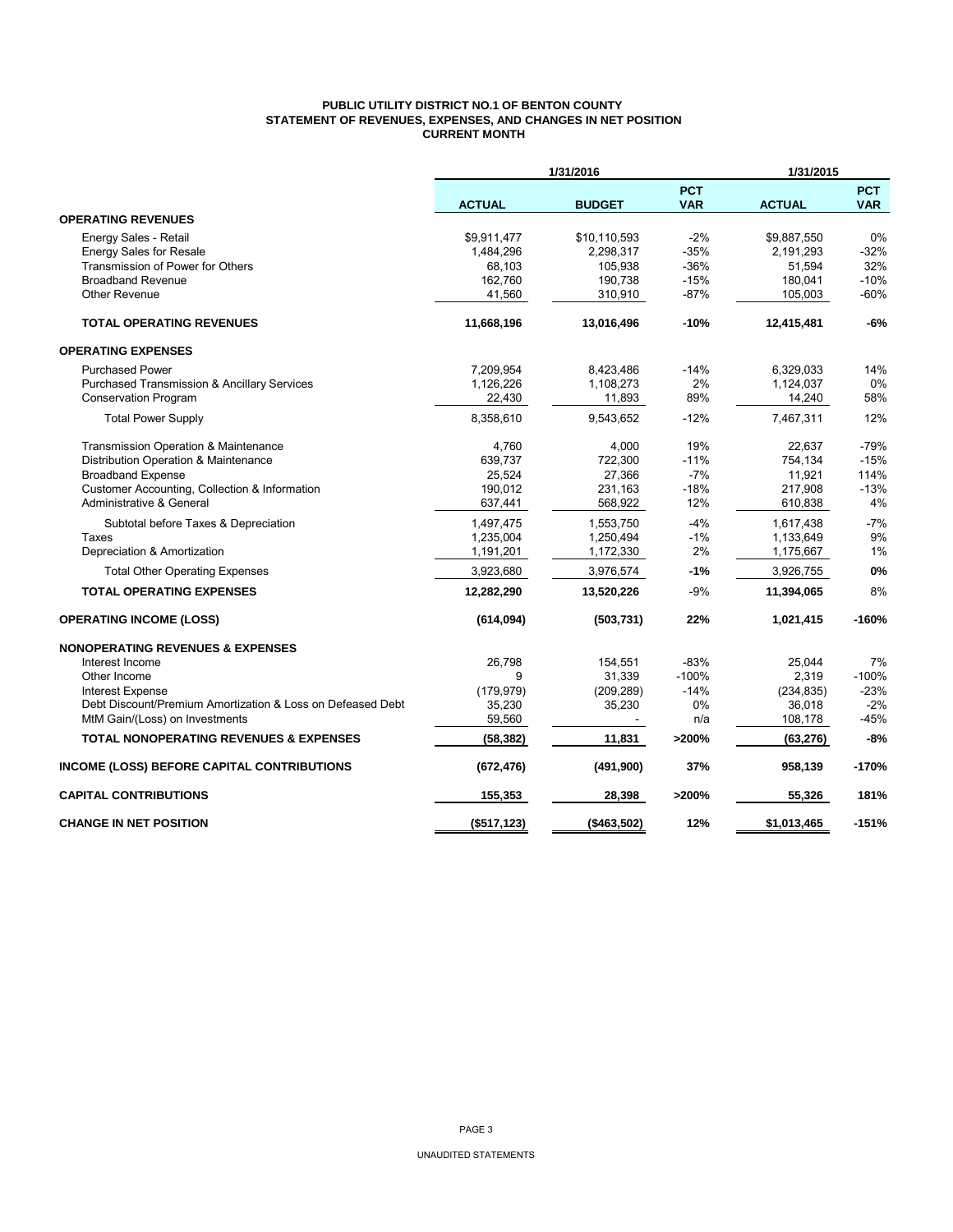### **PUBLIC UTILITY DISTRICT NO.1 OF BENTON COUNTY STATEMENT OF REVENUES, EXPENSES, AND CHANGE IN NET POSITION YEAR TO DATE**

|                                                            |               | 1/31/2016     |                          | 1/31/2015     |                          |  |  |
|------------------------------------------------------------|---------------|---------------|--------------------------|---------------|--------------------------|--|--|
|                                                            | <b>ACTUAL</b> | <b>BUDGET</b> | <b>PCT</b><br><b>VAR</b> | <b>ACTUAL</b> | <b>PCT</b><br><b>VAR</b> |  |  |
| <b>OPERATING REVENUES</b>                                  |               |               |                          |               |                          |  |  |
| Energy Sales - Retail                                      | \$9,911,477   | \$10,110,593  | $-2%$                    | \$9.887.550   | 0%                       |  |  |
| <b>Energy Sales for Resale</b>                             | 1,484,296     | 2,298,317     | $-35%$                   | 2,191,293     | $-32%$                   |  |  |
| Transmission of Power for Others                           | 68,103        | 105,938       | $-36%$                   | 51,594        | 32%                      |  |  |
| <b>Broadband Revenue</b>                                   | 162,760       | 190,738       | $-15%$                   | 180,041       | $-10%$                   |  |  |
| <b>Other Revenue</b>                                       | 41,560        | 310,910       | $-87%$                   | 105,003       | -60%                     |  |  |
| <b>TOTAL OPERATING REVENUES</b>                            | 11,668,196    | 13,016,496    | $-10%$                   | 12,415,481    | $-6%$                    |  |  |
| <b>OPERATING EXPENSES</b>                                  |               |               |                          |               |                          |  |  |
| <b>Purchased Power</b>                                     | 7,209,954     | 8,423,486     | $-14%$                   | 6,329,033     | 14%                      |  |  |
| <b>Purchased Transmission &amp; Ancillary Services</b>     | 1,126,226     | 1,108,273     | 2%                       | 1,124,037     | 0%                       |  |  |
| <b>Conservation Program</b>                                | 22,430        | 11,893        | 89%                      | 14,240        | 58%                      |  |  |
| <b>Total Power Supply</b>                                  | 8,358,610     | 9,543,652     | $-12%$                   | 7,467,311     | 12%                      |  |  |
| Transmission Operation & Maintenance                       | 4,760         | 4,000         | 19%                      | 22,637        | $-79%$                   |  |  |
| Distribution Operation & Maintenance                       | 639,737       | 722,300       | $-11%$                   | 754,134       | $-15%$                   |  |  |
| <b>Broadband Expense</b>                                   | 25,524        | 27,366        | $-7%$                    | 11,921        | 114%                     |  |  |
| Customer Accounting, Collection & Information              | 190,012       | 231,163       | $-18%$                   | 217,908       | $-13%$                   |  |  |
| Administrative & General                                   | 637,441       | 568,922       | 12%                      | 610,838       | 4%                       |  |  |
| Subtotal before Taxes & Depreciation                       | 1,497,475     | 1,553,750     | $-4%$                    | 1,617,438     | $-7%$                    |  |  |
| Taxes                                                      | 1,235,004     | 1,250,494     | $-1%$                    | 1,133,649     | 9%                       |  |  |
| Depreciation & Amortization                                | 1,191,201     | 1,172,330     | 2%                       | 1,175,667     | 1%                       |  |  |
| <b>Total Other Operating Expenses</b>                      | 3,923,680     | 3,976,574     | $-1%$                    | 3,926,755     | 0%                       |  |  |
| <b>TOTAL OPERATING EXPENSES</b>                            | 12,282,290    | 13,520,226    | -9%                      | 11,394,065    | 8%                       |  |  |
| <b>OPERATING INCOME (LOSS)</b>                             | (614, 094)    | (503, 731)    | 22%                      | 1,021,415     | $-160%$                  |  |  |
| <b>NONOPERATING REVENUES &amp; EXPENSES</b>                |               |               |                          |               |                          |  |  |
| Interest Income                                            | 26,798        | 154,551       | $-83%$                   | 25,044        | 7%                       |  |  |
| Other Income                                               | 9             | 31,339        | $-100%$                  | 2,319         | $-100%$                  |  |  |
| <b>Interest Expense</b>                                    | (179, 979)    | (209, 289)    | $-14%$                   | (234, 835)    | $-23%$                   |  |  |
| Debt Discount/Premium Amortization & Loss on Defeased Debt | 35,230        | 35,230        | 0%                       | 36,018        | $-2%$                    |  |  |
| MtM Gain/(Loss) on Investments                             | 59,560        |               | n/a                      | 108,178       | -45%                     |  |  |
| <b>TOTAL NONOPERATING REVENUES &amp; EXPENSES</b>          | (58, 382)     | 11,831        | >200%                    | (63, 276)     | $-8%$                    |  |  |
| INCOME (LOSS) BEFORE CAPITAL CONTRIBUTIONS                 | (672, 476)    | (491,900)     | 37%                      | 958,139       | $-170%$                  |  |  |
| <b>CAPITAL CONTRIBUTIONS</b>                               | 155,353       | 28,398        | >200%                    | 55,326        | 181%                     |  |  |
| <b>CHANGE IN NET POSITION</b>                              | (517, 123)    | (463, 502)    | 12%                      | 1,013,465     | $-151%$                  |  |  |
| TOTAL NET POSITION, BEGINNING OF YEAR                      | 116,306,568   | 126,880,031   | $-8%$                    | 118,738,421   | $-2%$                    |  |  |
| TOTAL NET POSITION, END OF YEAR                            | 115,789,445   | 126,416,529   | $-8%$                    | 119,751,886   | $-3%$                    |  |  |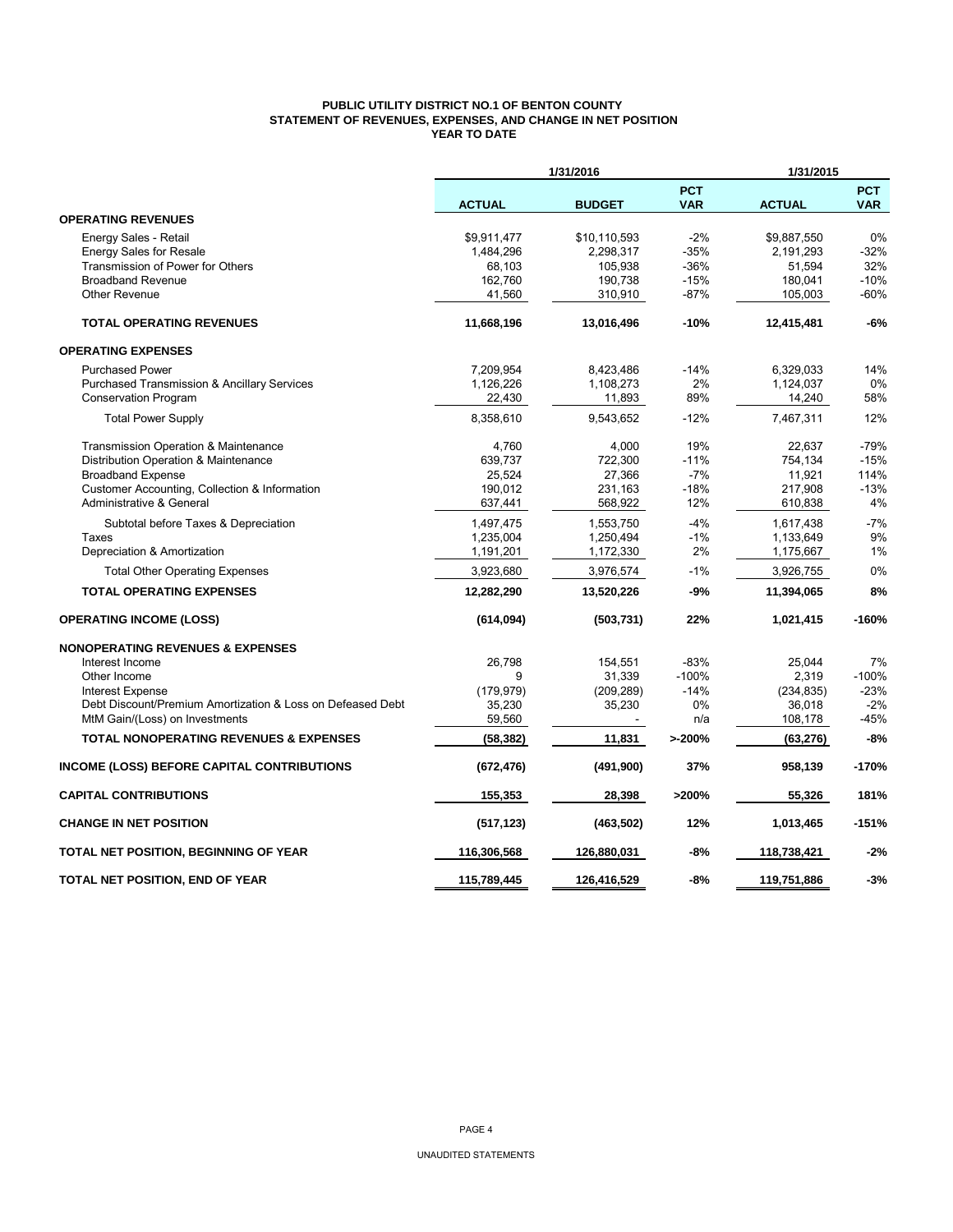#### **PUBLIC UTILITY DISTRICT NO. 1 OF BENTON COUNTY STATEMENT OF REVENUES, EXPENSES, AND CHANGE IN NET POSITION 2016 MONTHLY ACTIVITY**

|                                               | January      | February | <b>March</b> | April | May | June | July | <b>August</b> | September | October | November | December | <b>Total</b> |
|-----------------------------------------------|--------------|----------|--------------|-------|-----|------|------|---------------|-----------|---------|----------|----------|--------------|
| <b>OPERATING REVENUES</b>                     |              |          |              |       |     |      |      |               |           |         |          |          |              |
| Energy Sales - Retail                         | \$9,911,477  |          |              |       |     |      |      |               |           |         |          |          | \$9,911,477  |
| Energy Sales for Resale                       | 1,484,296    |          |              |       |     |      |      |               |           |         |          |          | 1,484,296    |
| Transmission of Power for Others              | 68,103       |          |              |       |     |      |      |               |           |         |          |          | 68,103       |
| <b>Broadband Revenue</b>                      | 162,760      |          |              |       |     |      |      |               |           |         |          |          | 162,760      |
| <b>Other Electric Revenue</b>                 | 41,560       |          |              |       |     |      |      |               |           |         |          |          | 41,560       |
| <b>TOTALOPERATING REVENUES</b>                | 11,668,196   |          |              |       |     |      |      |               |           |         |          |          | 11,668,196   |
| <b>OPERATING EXPENSES</b>                     |              |          |              |       |     |      |      |               |           |         |          |          |              |
| <b>Purchased Power</b>                        | 7,209,954    |          |              |       |     |      |      |               |           |         |          |          | 7,209,954    |
| Purchased Transmission & Ancillary Services   | 1,126,226    |          |              |       |     |      |      |               |           |         |          |          | 1,126,226    |
| Conservation Program                          | 22,430       |          |              |       |     |      |      |               |           |         |          |          | 22,430       |
| <b>Total Power Supply</b>                     | 8,358,610    |          |              |       |     |      |      |               |           |         |          |          | 8,358,610    |
| Transmission Operation & Maintenance          | 4,760        |          |              |       |     |      |      |               |           |         |          |          | 4,760        |
| Distribution Operation & Maintenance          | 639,737      |          |              |       |     |      |      |               |           |         |          |          | 639,737      |
| <b>Broadband Expense</b>                      | 25,524       |          |              |       |     |      |      |               |           |         |          |          | 25,524       |
| Customer Accounting, Collection & Information | 190,012      |          |              |       |     |      |      |               |           |         |          |          | 190,012      |
| Administrative & General                      | 637,442      |          |              |       |     |      |      |               |           |         |          |          | 637,442      |
|                                               |              |          |              |       |     |      |      |               |           |         |          |          |              |
| Subtotal before Taxes & Depreciation          | 1,497,475    |          |              |       |     |      |      |               |           |         |          |          | 1,497,475    |
| Taxes                                         | 1,235,004    |          |              |       |     |      |      |               |           |         |          |          | 1,235,004    |
| Depreciation & Amortization                   | 1,191,201    |          |              |       |     |      |      |               |           |         |          |          | 1,191,201    |
| <b>Total Other Operating Expenses</b>         | 3,923,680    |          |              |       |     |      |      |               |           |         |          |          | 3,923,680    |
| <b>TOTAL OPERATING EXPENSES</b>               | 12,282,290   |          |              |       |     |      |      |               |           |         |          |          | 12,282,290   |
| <b>OPERATING INCOME (LOSS)</b>                | (614, 094)   |          |              |       |     |      |      |               |           |         |          |          | (614, 094)   |
| <b>NONOPERATING REVENUES &amp; EXPENSES</b>   |              |          |              |       |     |      |      |               |           |         |          |          |              |
| Interest Income                               | 26,798       |          |              |       |     |      |      |               |           |         |          |          | 26,798       |
| Other Income                                  | 9            |          |              |       |     |      |      |               |           |         |          |          | 9            |
| Other Expense                                 |              |          |              |       |     |      |      |               |           |         |          |          |              |
| <b>Interest Expense</b>                       | (179, 979)   |          |              |       |     |      |      |               |           |         |          |          | (179, 979)   |
| Debt Discount & Expense Amortization          | 35,230       |          |              |       |     |      |      |               |           |         |          |          | 35,230       |
| MtM Gain/(Loss) on Investments                | 59,560       |          |              |       |     |      |      |               |           |         |          |          | 59,560       |
| Loss in Joint Ventures/Special Assessments    | $\sim$       |          |              |       |     |      |      |               |           |         |          |          | $\sim$       |
| TOTAL NONOPERATING REV/EXP                    | (58, 382)    |          |              |       |     |      |      |               |           |         |          |          | (58, 382)    |
| INCOME (LOSS) BEFORE CAPITAL CONTRIBUTIONS    | (672, 476)   |          |              |       |     |      |      |               |           |         |          |          | (672, 476)   |
| <b>CAPITAL CONTRIBUTIONS</b>                  | 155,353      |          |              |       |     |      |      |               |           |         |          |          | 155,353      |
| <b>CHANGE IN NET POSITION</b>                 | (\$517, 123) | \$0      | \$0          | \$0   | \$0 | \$0  | \$0  | \$0           | \$0       | \$0     | \$0      | \$0      | (\$517, 123) |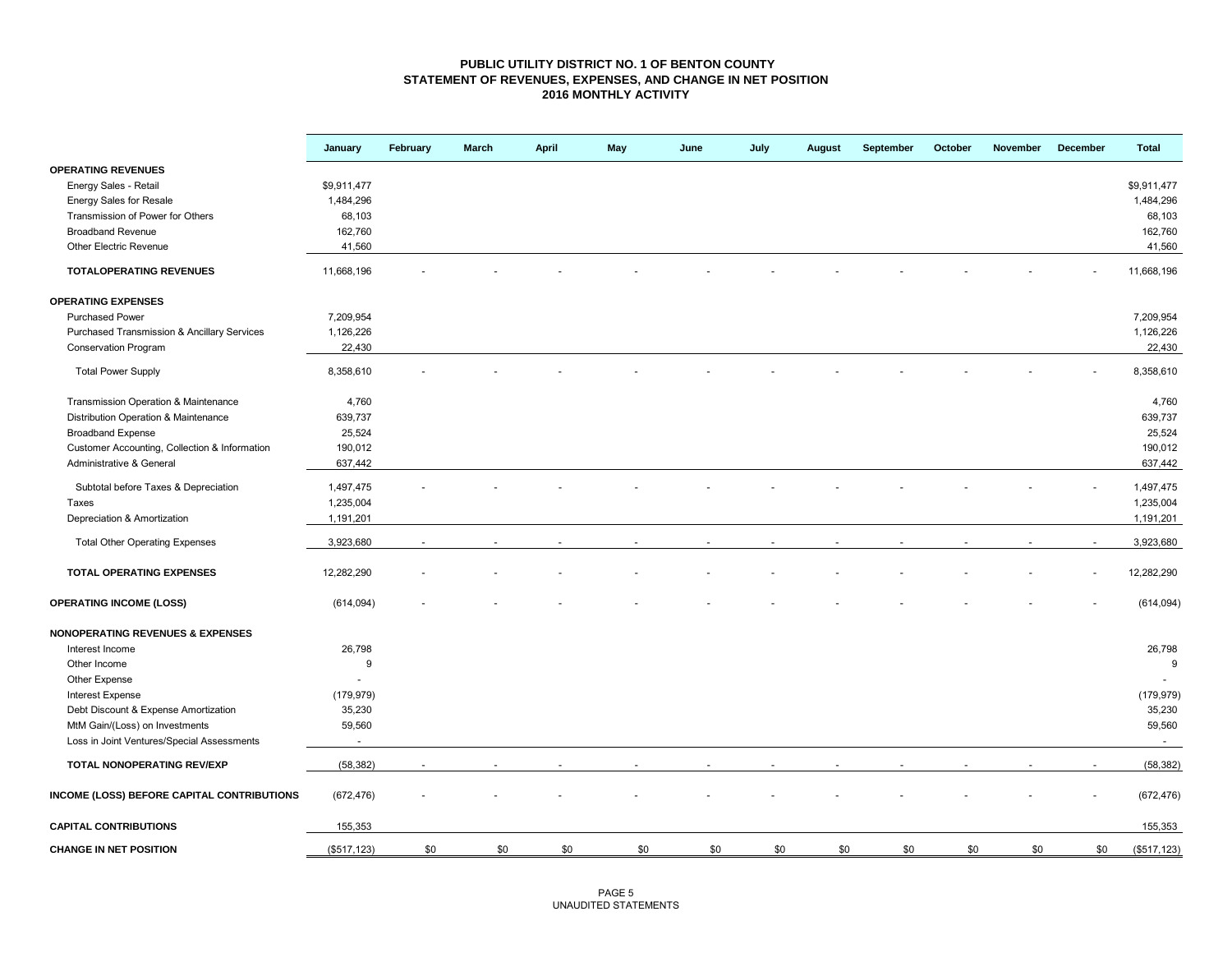#### **PUBLIC UTILITY DISTRICT NO. 1 OF BENTON COUNTY COMPARATIVE STATEMENT OF NET POSITION ASSETS AND DEFERRED OUTFLOWS OF RESOURCES**

|                                                                                                            |                        |                      | Increase/(Decrease)  |         |
|------------------------------------------------------------------------------------------------------------|------------------------|----------------------|----------------------|---------|
|                                                                                                            | 1/31/2016              | 1/31/2015            | Amount               | Percent |
| <b>ASSETS</b>                                                                                              |                        |                      |                      |         |
| <b>CURRENT ASSETS</b>                                                                                      |                        |                      |                      |         |
|                                                                                                            |                        |                      |                      |         |
| Cash & Cash Equivalents<br>Unrestricted Cash & Cash Equivalents                                            | \$30,529,822           | \$35,697,330         |                      |         |
| <b>Restricted Construction Account</b>                                                                     |                        |                      | (\$5,167,508)        |         |
| Investments                                                                                                | 1,491,303              | 11,415,580           | (9,924,278)          |         |
| Designated Debt Service Reserve Fund                                                                       | 3,056,020              | 4,000,000            | (943, 980)           |         |
| Designated Power Market Voltly                                                                             | 3,300,000              |                      | 3,300,000            |         |
| Designated Special Capital Rsv                                                                             | 5,300,000              |                      | 5,300,000            |         |
| <b>Designated Customer Deposits</b>                                                                        | 1,400,000              |                      | 1,400,000            |         |
| Accounts Receivable, net                                                                                   | 8,558,471              | 8,156,725            | 401,746              |         |
| <b>BPA Prepay Receivable</b>                                                                               | 600,000                | 600,000              |                      |         |
| Accrued Interest Receivable                                                                                | 51,841                 | 92,673               | (40, 832)            |         |
| Wholesale Power Receivable                                                                                 | 1,406,456              | 1,687,921            | (281,465)            |         |
| <b>Accrued Unbilled Revenue</b>                                                                            | 3,600,000              | 3,900,000            | (300,000)            |         |
| <b>Inventory Materials &amp; Supplies</b>                                                                  | 5,097,907              | 4,873,047            | 224,860              |         |
| Prepaid Expenses & Option Premiums                                                                         | 321,787                | 639,667              | (317, 880)           |         |
|                                                                                                            |                        |                      |                      |         |
| <b>Total Current Assets</b>                                                                                | 64,713,606             | 71,062,943           | (6, 349, 337)        | -9%     |
| <b>NONCURRENT ASSETS</b>                                                                                   |                        |                      |                      |         |
| <b>Restricted Bond Reserve Fund</b>                                                                        | 1,083,997              | 140,017              | 943,980              |         |
| <b>Other Receivables</b>                                                                                   | 95,707                 | 93,358               | 2,349                |         |
| <b>Unamortized Debt Expense</b>                                                                            |                        |                      |                      |         |
| <b>Preliminary Surveys</b>                                                                                 | 65,000                 | 65,000               |                      |         |
| <b>BPA Prepay Receivable</b>                                                                               | 7,000,000              | 7,600,000            | (600,000)            |         |
| Deferred Purchased Power Costs                                                                             | 9,785,481              | 9,362,430            | 423,051              |         |
| Deferred Conservation Costs                                                                                |                        | ÷,                   | ÷,                   |         |
| Other Deferred Charges                                                                                     | 0                      | 48,993               | (48,993)             |         |
|                                                                                                            | 18,030,185             | 17,309,799           | 1,320,387            | 4%      |
| <b>Utility Plant</b>                                                                                       |                        |                      |                      |         |
| Land and Intangible Plant                                                                                  | 3,417,557              | 3,385,212            | 32,344               |         |
| <b>Electric Plant in Service</b>                                                                           | 295,229,933            | 287,307,775          | 7,922,158            |         |
| <b>Construction Work in Progress</b>                                                                       | 3,637,547              | 1,628,525            | 2,009,022            |         |
| <b>Accumulated Depreciation</b>                                                                            | (181, 902, 437)        | (170, 431, 722)      | (11, 470, 715)       |         |
| <b>Net Utility Plant</b>                                                                                   | 120,382,600            | 121,889,791          | (1,507,191)          | $-1%$   |
| <b>Total Noncurrent Assets</b>                                                                             | 138,412,785            | 139,199,590          | (786, 804)           | $-1%$   |
|                                                                                                            |                        |                      |                      |         |
| <b>Total Assets</b>                                                                                        | 203,126,391            | 210,262,533          | (7, 136, 141)        | -3%     |
| DEFERRED OUTFLOWS OF RESOURCES                                                                             |                        |                      |                      |         |
| Unamortized Loss on Defeased Debt                                                                          | 81,097                 | 132,746              | (51, 649)            |         |
|                                                                                                            |                        |                      |                      |         |
| <b>Accumulated Pension Deferred Outlflows</b><br>Accumulated Decrease in Fair Value of Hedging Derivatives | 1,335,867<br>2,389,517 | 592,140<br>1,198,882 | 743,727<br>1,190,635 |         |
| <b>Total Deferred Outflows of Resources</b>                                                                | 3,806,480              | 1,923,768            | 1,882,713            |         |
|                                                                                                            |                        |                      |                      |         |
| TOTAL ASSETS & DEFERRED OUTFLOWS OF RESOURCES                                                              | \$206,932,872          | 212,186,300          | (\$5,253,429)        | $-2%$   |
|                                                                                                            |                        |                      |                      |         |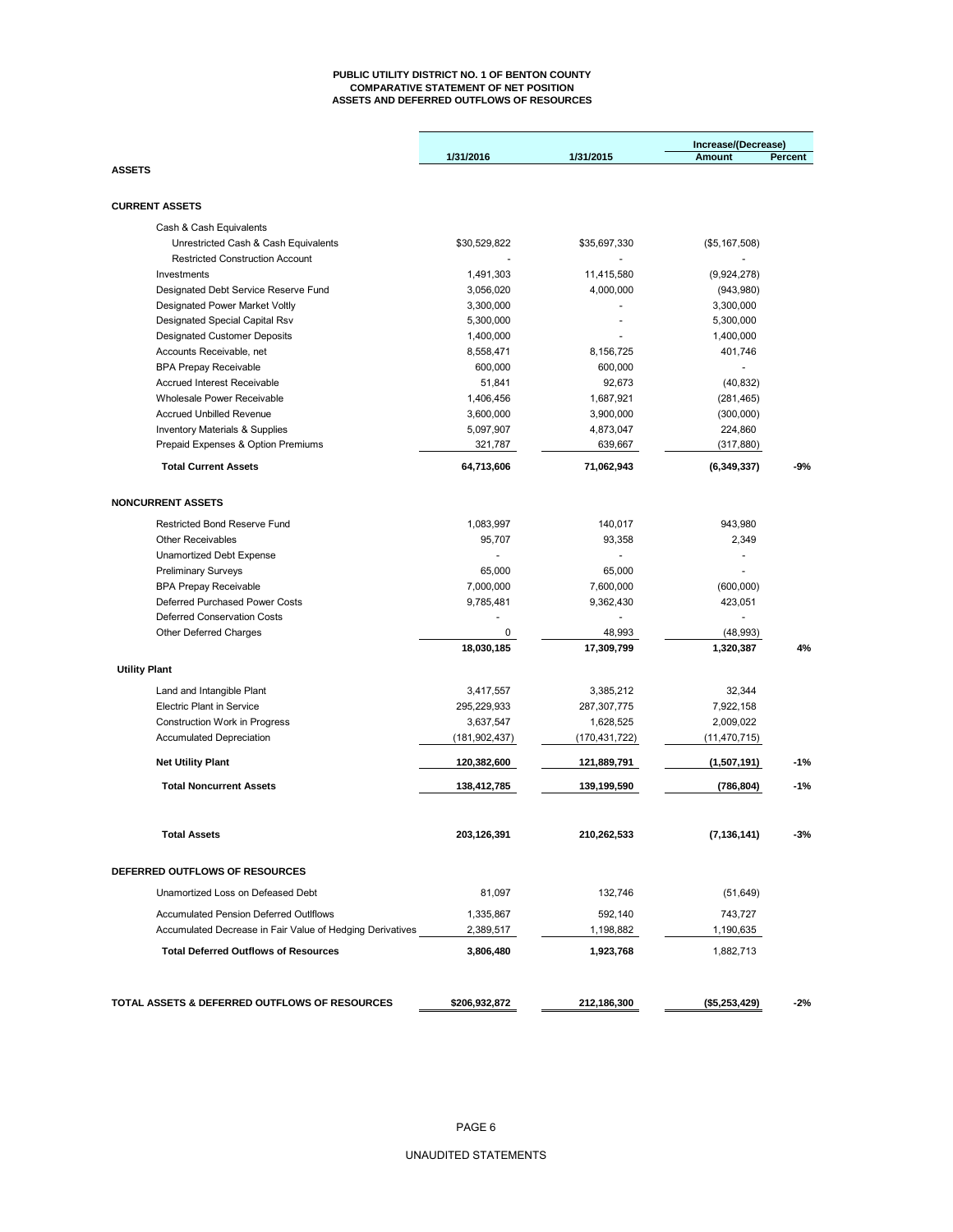#### **PUBLIC UTILITY DISTRICT NO. 1 OF BENTON COUNTY COMPARATIVE STATEMENT OF NET POSITION LIABILITIES AND DEFERRED INFLOWS OF RESOURCES**

|                     |                                                           |               | Increase/(Decrease) |               |         |
|---------------------|-----------------------------------------------------------|---------------|---------------------|---------------|---------|
|                     |                                                           | 1/31/2016     | 1/31/2015           | <b>Amount</b> | Percent |
| <b>LIABILITIES</b>  |                                                           |               |                     |               |         |
|                     |                                                           |               |                     |               |         |
|                     | <b>CURRENT LIABILITIES</b>                                |               |                     |               |         |
|                     | <b>Warrants Outstanding</b>                               | \$375,645     | \$172,215           | \$203,431     |         |
|                     | <b>Accounts Payable</b>                                   | 8,407,811     | 7,395,299           | 1,012,512     |         |
|                     | <b>Customer Deposits</b>                                  | 1,418,318     | 1,434,886           | (16, 568)     |         |
|                     | Accrued Taxes Payable                                     | 3,632,467     | 3,556,604           | 75,863        |         |
|                     | Other Current & Accrued Liabilities                       | 1,396,311     | 1,532,098           | (135, 787)    |         |
|                     | <b>Accrued Interest Payable</b>                           | 572,179       | 696,873             | (124, 694)    |         |
|                     | Revenue Bonds, Current Portion                            | 2,920,000     | 3,035,000           | (115,000)     |         |
|                     | <b>Total Current Liabilities</b>                          | 18,722,732    | 17,822,975          | 899,757       | 5%      |
|                     | <b>NONCURRENT LIABILITIES</b>                             |               |                     |               |         |
|                     | 2005 Bond Issue                                           |               | 760,000             | (760,000)     |         |
|                     | 2010 Bond Issue                                           | 17,345,000    | 17,345,000          |               |         |
|                     | 2011 Bond Issue                                           | 29,470,000    | 32,460,000          | (2,990,000)   |         |
|                     | Unamortized Premium & Discount                            | 3,062,515     | 3,533,196           | (470, 680)    |         |
|                     | Pension Liability                                         | 11,212,267    | 9,214,032           | 1,998,235     |         |
|                     | Deferred Revenue                                          | 525,424       | 378,190             | 147,234       |         |
|                     | <b>BPA Prepay Incentive Credit</b>                        | 2,042,607     | 2,203,863           | (161, 256)    |         |
|                     | <b>Other Liabilities</b>                                  | 4,288,399     | 2,999,630           | 1,288,769     |         |
|                     | <b>Total Noncurrent Liabilities</b>                       | 67,946,213    | 68,893,911          | (947, 698)    | $-1%$   |
|                     |                                                           | 86,668,945    | 86,716,886          |               |         |
|                     | <b>Total Liabilities</b>                                  |               |                     | (47, 941)     | 0%      |
|                     |                                                           |               |                     |               |         |
|                     | DEFERRED INFLOWS OF RESOURCES                             |               |                     |               |         |
| 253.15              | <b>Accumulated Pension Deferred Inflows</b>               | 841,547       | 3,812,484           | (2,970,937)   |         |
| 253.25              | Accumulated Increase in Fair Value of Hedging Derivatives | 2,940,614     | 1,939,162           | 1,001,451     |         |
|                     | <b>Total Deferred Inflows of Resources</b>                | 3,782,161     | 5,751,646           | (1,969,486)   | $-34%$  |
|                     |                                                           |               |                     |               |         |
| <b>NET POSITION</b> |                                                           |               |                     |               |         |
|                     | Net Investment in Capital Assets                          | 67,666,182    | 64,889,341          | 2,776,840     |         |
|                     | <b>Restricted for Debt Service</b>                        | 1,083,997     | 140,017             | 943,980       |         |
|                     | Unrestricted                                              | 47,731,588    | 54,688,410          | (6,956,822)   |         |
|                     | <b>Total Net Position</b>                                 | 116,481,766   | 119,717,769         | (3,236,002)   | -3%     |
|                     | TOTAL NET POSITION, LIABILITIES AND                       |               |                     |               |         |
|                     | DEFERRED INFLOWS OF RESOURCES                             | \$206,932,872 | \$212,186,300       | (\$5,253,429) | $-2%$   |
|                     |                                                           |               |                     |               |         |
|                     | <b>CURRENT RATIO:</b>                                     | 3.46:1        | 3.99:1              |               |         |
|                     | (Current Assets / Current Liabilities)                    |               |                     |               |         |
|                     |                                                           |               |                     |               |         |
|                     | <b>WORKING CAPITAL:</b>                                   | \$45,990,874  | \$53,239,968        | (\$7,249,094) | $-14%$  |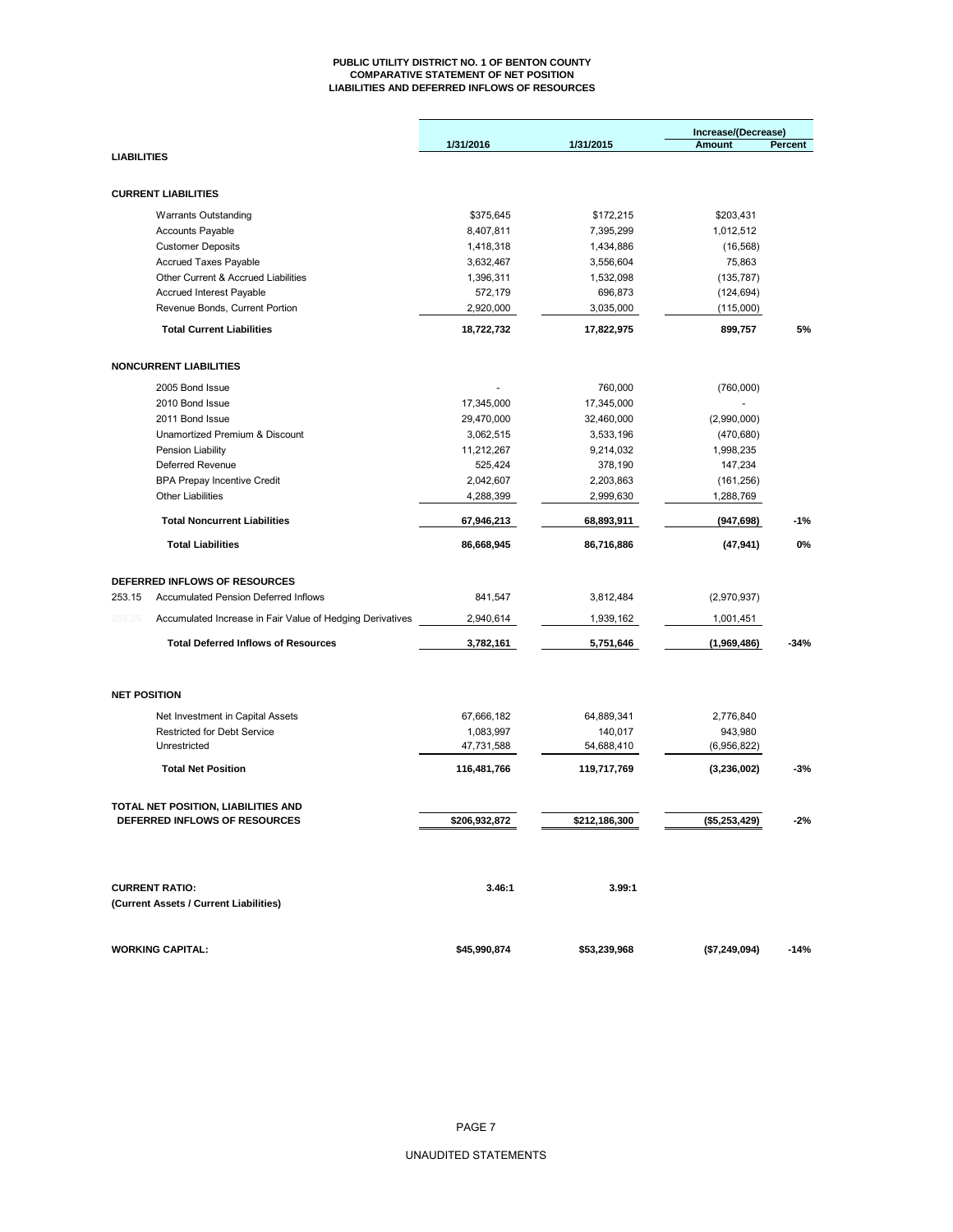#### **PUBLIC UTILITY DISTRICT NO. 1 OF BENTON COUNTY ENERGY STATISTICAL DATA CURRENT MONTH**

|                                                                               | 1/31/2016                 |                           |                  | 1/31/2015              |                |
|-------------------------------------------------------------------------------|---------------------------|---------------------------|------------------|------------------------|----------------|
|                                                                               |                           |                           | <b>PCT</b>       |                        | <b>PCT</b>     |
| <b>ENERGY SALES RETAIL - REVENUE</b>                                          | <b>ACTUAL</b>             | <b>BUDGET</b>             | <b>VAR</b>       | <b>ACTUAL</b>          | <b>VAR</b>     |
| Residential                                                                   | \$6,780,159               | \$6,813,272               | 0%               | \$6,011,799            | 13%            |
| <b>Small General Service</b>                                                  | 804,880                   | 817,014                   | $-1%$            | 756,188                | 6%             |
| <b>Medium General Service</b>                                                 | 1,093,561                 | 1,140,407                 | $-4%$            | 1,069,280              | 2%             |
| Large General Service                                                         | 1,120,872                 | 1,181,591                 | $-5%$            | 1,096,208              | 2%             |
| Large Industrial                                                              | 274,520                   | 298,881                   | $-8%$            | 269,480                | 2%             |
| Small Irrigation                                                              | 1<br>6,105                | 5<br>16,595               | $-72%$<br>$-63%$ | 8,673                  | n/a<br>$-30%$  |
| Large Irrigation<br><b>Street Lights</b>                                      | 17,931                    | 16,959                    | 6%               | 17,156                 | 5%             |
| Security Lights                                                               | 21.675                    | 22,083                    | $-2%$            | 20,386                 | 6%             |
| <b>Unmetered Accounts</b>                                                     | 15,594                    | 15,571                    | 0%               | 14,090                 | 11%            |
| <b>Billed Revenues Before Taxes</b>                                           | \$10,135,299              | \$10,322,378              | -2%              | \$9,263,260            | 9%             |
| <b>City Occupation Taxes</b>                                                  | 596,179                   | 617,392                   | $-3%$            | 542,290                | 10%            |
| Bad Debt Expense (reduced from 0.2% to 0.18% of retail sales in January 2015) | (20,000)                  | (29, 177)                 | $-31%$           | (18,000)               | 11%            |
| <b>Unbilled Revenue</b>                                                       | (800,000)                 | (800,000)                 | 0%               | 100,000                | -900%          |
| <b>TOTAL SALES - REVENUE</b>                                                  | \$9,911,477               | \$10,110,593              | $-2%$            | \$9,887,550            | 0%             |
|                                                                               |                           |                           |                  |                        |                |
| <b>ENERGY SALES RETAIL - kWh</b><br>Residential                               | 89,934,474                | 90,185,658                | 0%               | 81,753,251             | 10%            |
| <b>Small General Service</b>                                                  | 11,865,345                | 12,036,114                | $-1%$            | 11,273,647             | 5%             |
| <b>Medium General Service</b>                                                 | 16,032,684                | 16,280,666                | $-2%$            | 15,719,991             | 2%             |
| Large General Service                                                         | 18,188,600                | 18,189,444                | 0%               | 17,888,911             | 2%             |
| Large Industrial                                                              | 5,743,306                 | 6,267,361                 | $-8%$            | 5,597,495              | 3%             |
| Small Irrigation                                                              | 20                        | 65                        | $-69%$           |                        | n/a            |
| Large Irrigation                                                              | 221,312                   | 335,796                   | $-34%$           | 214,532                | 3%             |
| <b>Street Lights</b>                                                          | 225,024                   | 250,354                   | $-10%$           | 225,624                | 0%             |
| Security Lights                                                               | 113.273                   | 108,663                   | 4%               | 114,451                | $-1%$          |
| <b>Unmetered Accounts</b><br><b>TOTAL kWh BILLED</b>                          | 257,045<br>142,581,083    | 246,369<br>143,900,490    | 4%<br>$-1%$      | 249,106<br>133,037,008 | 3%<br>7%       |
|                                                                               |                           |                           |                  |                        |                |
| <b>NET POWER COST</b>                                                         |                           |                           |                  |                        |                |
| <b>BPA Power Costs</b>                                                        |                           |                           |                  |                        |                |
| Slice                                                                         | \$2,825,681               | \$2,825,683               | 0%               | \$2,687,251            | 5%             |
| <b>Block</b>                                                                  | 2,600,796                 | 2,600,810                 | 0%               | 2,125,791              | 22%            |
| Subtotal                                                                      | 5,426,477                 | 5,426,493                 | 0%               | 4,813,042              | 13%            |
| <b>Other Power Purchases</b><br>Frederickson                                  | 437,797                   | 1,369,400                 | $-68%$<br>$-17%$ | 899,661                | $-51%$<br>118% |
| Transmission                                                                  | 1,345,680<br>762,401      | 1,627,594<br>758,503      | 1%               | 616,330<br>740,673     | 3%             |
| Ancillary                                                                     | 363,825                   | 349,770                   | 4%               | 383,364                | -5%            |
| <b>Conservation Program</b>                                                   | 22,430                    | 11,893                    | 89%              | 14,240                 | 58%            |
| <b>Gross Power Costs</b>                                                      | 8,358,610                 | 9,543,652                 | $-12%$           | 7,467,311              | 12%            |
| Less Sales for Resale-Energy                                                  | (1,472,516)               | (2, 298, 317)             | $-36%$           | (2, 191, 293)          | $-33%$         |
| Less Sales for Resale-Gas                                                     | (11,780)                  |                           | n/a              |                        | n/a            |
| Less Transmission of Power for Others                                         | (68, 103)                 | (105, 938)<br>\$7,139,397 | -36%             | (51, 594)              | 32%            |
| <b>NET POWER COSTS</b>                                                        | \$6,806,210               |                           | $-5%$            | \$5,224,424            | 30%            |
| <b>NET POWER - kWh</b>                                                        |                           |                           |                  |                        |                |
| <b>BPA Power Costs</b>                                                        |                           |                           |                  |                        |                |
| Slice                                                                         | 87,820,000                | 77,582,978                | 13%              | 110,999,000            | $-21%$         |
| <b>Block</b>                                                                  | 79,820,000                | 79,819,861                | 0%               | 81,746,000             | $-2%$          |
| Subtotal                                                                      | 167,640,000               | 157,402,839               | 7%               | 192,745,000            | $-13%$         |
| <b>Other Power Purchases</b>                                                  | 7,387,000                 | 5,230,135                 | 41%              | 27,741,000             | -73%           |
| Frederickson<br>Gross Power kWh                                               | 26,378,000<br>201,405,000 | 37,200,000<br>199,832,974 | -29%<br>1%       | 220,486,000            | n/a<br>$-9%$   |
| Less Sales for Resale                                                         | (59, 116, 000)            | (29, 507, 407)            | 100%             | (79,309,000)           | -25%           |
| Less Transmission Losses/Imbalance                                            | (312,000)                 | (2,506,643)               | -88%             | (2,798,000)            | -89%           |
| <b>NET POWER - kWh</b>                                                        | 141,977,000               | 167,818,924               | -15%             | 138,379,000            | 3%             |
|                                                                               |                           |                           |                  |                        |                |
| <b>COST PER MWh: (dollars)</b>                                                |                           |                           |                  |                        |                |
| Gross Power Cost (average)                                                    | \$41.50                   | \$47.76                   | $-13%$           | \$33.87                | 23%            |
| Net Power Cost                                                                | \$47.94                   | \$42.54                   | 13%              | \$37.75                | 27%            |
| <b>BPA Power Cost</b><br>Sales for Resale                                     | \$32.37<br>\$24.91        | \$34.48<br>\$25.41        | $-6%$<br>$-2%$   | \$24.97<br>\$27.63     | 30%<br>$-10%$  |
|                                                                               |                           |                           |                  |                        |                |
| <b>ACTIVE SERVICE AGREEMENTS:</b>                                             |                           |                           |                  |                        |                |
| Residential                                                                   | 42,757                    |                           |                  | 42,087                 | 2%             |
| <b>Small General Service</b>                                                  | 4,880                     |                           |                  | 4,780                  | 2%             |
| <b>Medium General Service</b>                                                 | 762                       |                           |                  | 755                    | 1%             |
| Large General Service                                                         | 153                       |                           |                  | 149                    | 3%             |
| Large Industrial                                                              | 5                         |                           |                  | 3                      | 67%            |
| Small Irrigation                                                              | 557                       |                           |                  | 559                    | 0%             |
| Large Irrigation<br><b>Street Lights</b>                                      | 232<br>9                  |                           |                  | 226<br>9               | 3%<br>0%       |
| <b>Security Lights</b>                                                        | 1,477                     |                           |                  | 1,489                  | $-1%$          |
| <b>Unmetered Accounts</b>                                                     | 364                       |                           |                  | 361                    | 1%             |
| <b>TOTAL</b>                                                                  | 51,196                    |                           |                  | 50,418                 | 2%             |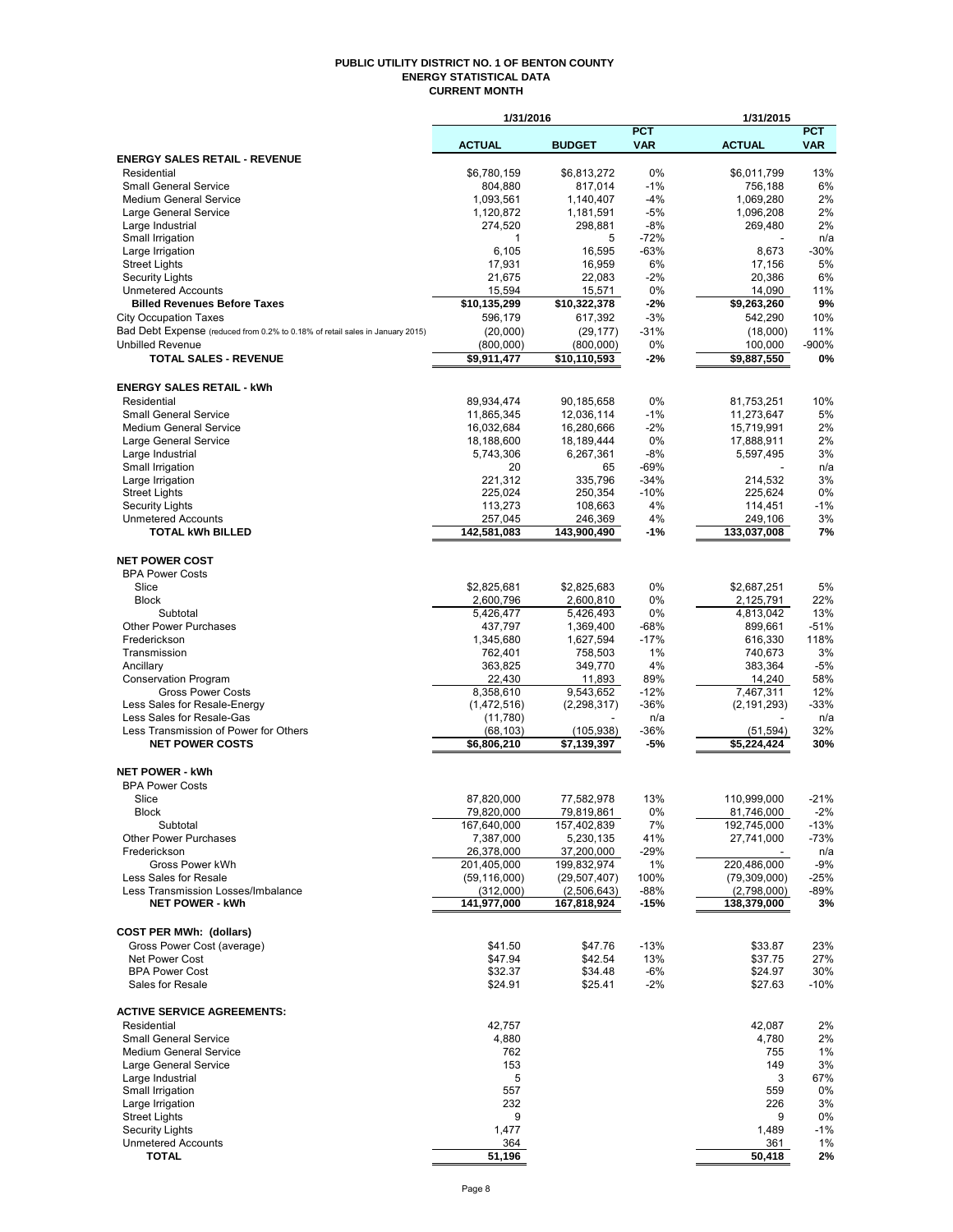#### **PUBLIC UTILITY DISTRICT NO. 1 OF BENTON COUNTY KWH SALES MONTHLY ACTIVITY**

|                              | January                                     | February                 | March              | April              | May                | June               | July               | August             | September          | October            | November           | December           | Total                       |
|------------------------------|---------------------------------------------|--------------------------|--------------------|--------------------|--------------------|--------------------|--------------------|--------------------|--------------------|--------------------|--------------------|--------------------|-----------------------------|
| <b>Residential</b>           |                                             |                          |                    |                    |                    |                    |                    |                    |                    |                    |                    |                    |                             |
| 2012                         | 88,212,383                                  | 80,652,978               | 57,019,446         | 49,435,721         | 40,022,618         | 41,521,205         | 46,830,893         | 57,987,360         | 50,232,442         | 36,528,055         | 52,822,005         | 66,753,204         | 668,018,310                 |
| 2013                         | 85,933,904                                  | 77,488,047               | 56,513,417         | 48,071,841         | 41,520,865         | 42,301,535         | 51,932,912         | 59,463,795         | 53,272,213         | 41,006,176         | 52,879,427         | 87,502,483         | 697,886,615                 |
| 2014                         | 90,995,045                                  | 86,856,866               | 61,276,449         | 46,126,349         | 38,751,097         | 43,347,010         | 51,878,664         | 62,101,272         | 49,381,509         | 38,520,801         | 51, 127, 327       | 76,441,442         | 696,803,831                 |
| 2015                         | 81,753,251                                  | 70,842,807               | 51,195,817         | 43,964,172         | 38,845,198         | 48,995,659         | 62,750,008         | 58,699,674         | 48,136,350         | 37,850,154         | 46,905,821         | 75,565,855         | 665,504,766                 |
| 2016                         | 89,934,474                                  |                          |                    |                    |                    |                    |                    |                    |                    |                    |                    |                    | 89,934,474                  |
| <b>Small General Service</b> |                                             |                          |                    |                    |                    |                    |                    |                    |                    |                    |                    |                    |                             |
| 2012                         | 11,620,253                                  | 11,081,244               | 8,731,569          | 8,613,151          | 9,186,607          | 9,378,977          | 10,247,220         | 11,671,124         | 11,202,911         | 8,464,869          | 9,293,606          | 9,929,524          | 119,421,055                 |
| 2013                         | 11,394,724                                  | 10,700,711               | 8,862,866          | 8,958,701          | 9,285,161          | 9,833,210          | 10,896,923         | 12,097,199         | 11,379,590         | 8,965,721          | 9,306,967          | 11,245,947         | 122,927,720                 |
| 2014                         | 12,002,884                                  | 11,773,687               | 9,247,968          | 8,838,271          | 8,960,528          | 10,069,805         | 10,898,332         | 12,390,218         | 11,106,946         | 9,214,420          | 9,056,203          | 10,725,578         | 124,284,840                 |
| 2015<br>2016                 | 11,273,647<br>11,865,345                    | 10,444,066               | 8,399,963          | 8,630,563          | 9,005,788          | 10,616,996         | 12,060,700         | 11,955,370         | 10,809,845         | 9,065,197          | 8,719,747          | 10,515,898         | 121,497,780<br>11,865,345   |
|                              |                                             |                          |                    |                    |                    |                    |                    |                    |                    |                    |                    |                    |                             |
| 2012                         | <b>Medium General Service</b><br>15,995,754 | 14,843,947               | 12,863,785         | 13,464,357         | 13,553,914         | 14,103,136         | 14,973,817         | 16,437,847         | 16,513,370         | 14,079,820         | 14,709,116         | 14,459,816         | 175,998,679                 |
| 2013                         | 15,375,716                                  | 14,629,522               | 12,714,807         | 13,158,263         | 13,461,961         | 14,198,240         | 15,233,651         | 16,943,765         | 16, 157, 388       | 14,583,038         | 14,990,108         | 15,803,535         | 177,249,994                 |
| 2014                         | 16,255,765                                  | 16,174,267               | 13,320,761         | 13,438,288         | 13,403,247         | 14,808,800         | 15,526,971         | 17, 145, 841       | 15,985,439         | 15,533,136         | 14,950,232         | 15,501,055         | 182,043,802                 |
| 2015                         | 15,719,991                                  | 15,058,182               | 13,124,396         | 13,611,242         | 14,078,883         | 15,970,931         | 16,957,563         | 16,576,440         | 15,990,572         | 15,576,154         | 14,732,964         | 15,213,004         | 182,610,322                 |
| 2016                         | 16,032,684                                  |                          |                    |                    |                    |                    |                    |                    |                    |                    |                    |                    | 16,032,684                  |
| <b>Large General Service</b> |                                             |                          |                    |                    |                    |                    |                    |                    |                    |                    |                    |                    |                             |
| 2012                         | 17,752,480                                  | 17,246,280               | 15,614,938         | 17,276,652         | 17,948,285         | 17,269,044         | 17,262,035         | 20,169,040         | 19,875,000         | 19,266,300         | 20,172,401         | 17,524,790         | 217, 377, 245               |
| 2013                         | 18,363,206                                  | 16,370,904               | 16,064,720         | 17,280,008         | 17,300,043         | 17,480,703         | 18,704,243         | 20,956,543         | 20,230,220         | 19,362,880         | 19,518,760         | 17,683,240         | 219,315,470                 |
| 2014                         | 18,043,140                                  | 18,004,500               | 16,529,440         | 16,641,080         | 17,175,060         | 18,408,820         | 19,689,940         | 21,264,420         | 21,006,340         | 21,502,220         | 19,841,340         | 18,573,000         | 226,679,300                 |
| 2015<br>2016                 | 17,888,911<br>18,188,600                    | 17,212,717               | 16,213,065         | 17,278,183         | 17,939,803         | 19,595,384         | 20,935,183         | 20,741,663         | 21,305,140         | 20,558,020         | 18,687,460         | 17,819,400         | 226, 174, 929<br>18,188,600 |
| Large Industrial             |                                             |                          |                    |                    |                    |                    |                    |                    |                    |                    |                    |                    |                             |
| 2012                         | 6,484,220                                   | 5,701,260                | 6,243,370          | 6,036,840          | 5,596,185          | 5,463,635          | 5,815,140          | 6,333,690          | 4,362,805          | 6,313,930          | 6,307,555          | 5,916,535          | 70,575,165                  |
| 2013                         | 6,303,530                                   | 5,690,550                | 5,970,720          | 6,363,470          | 6,331,645          | 6,273,940          | 6,074,935          | 6,052,520          | 3,037,994          | 6,374,590          | 4,922,960          | 6,405,925          | 69,802,779                  |
| 2014                         | 6,203,055                                   | 5,695,020                | 6,141,110          | 5,917,690          | 6,227,320          | 6,005,800          | 6,111,425          | 6,258,875          | 5,080,145          | 6,181,005          | 6,125,825          | 5,922,215          | 71,869,485                  |
| 2015                         | 5,597,495                                   | 5,394,485                | 5,337,365          | 5,784,330          | 5,632,340          | 5,678,570          | 4,981,620          | 6,171,695          | 5,623,820          | 5,598,540          | 5,408,760          | 5,732,865          | 66,941,885                  |
| 2016                         | 5,743,306                                   |                          |                    |                    |                    |                    |                    |                    |                    |                    |                    |                    | 5,743,306                   |
| <b>Small Irrigation</b>      |                                             |                          |                    |                    |                    |                    |                    |                    |                    |                    |                    |                    |                             |
| 2012                         | 98                                          | 8                        | 300,470            | 947,657            | 2,146,900          | 2,179,098          | 3,052,837          | 3,270,042          | 2,207,181          | 1,058,286          | 2,284              | $\overline{7}$     | 15,164,868                  |
| 2013                         | 101                                         |                          | 480.748            | 1,347,003          | 2,288,143          | 2,390,103          | 3,152,789          | 2,941,397          | 1,826,383          | 742,890            | 41,696             | 30                 | 15,211,283                  |
| 2014                         |                                             | $\overline{\phantom{a}}$ | 566,022            | 1,370,794          | 2,487,573          | 2,926,545          | 3,475,842          | 2,988,591          | 2,248,398          | 1,145,157          | (52)               |                    | 17,208,870                  |
| 2015<br>2016                 | 20                                          | 9                        | 648,290            | 1,481,286          | 2,159,616          | 2,668,782          | 3,213,086          | 3,002,663          | 2,075,784          | 1,172,302          | 2,846              |                    | 16,424,664<br>20            |
| Large Irrigation             |                                             |                          |                    |                    |                    |                    |                    |                    |                    |                    |                    |                    |                             |
| 2012                         | 527,285                                     | 661,067                  | 6,815,749          | 22,601,004         | 63,674,660         | 58,919,819         | 83,415,022         | 75,956,400         | 37,124,484         | 18,674,352         | 1,931,662          | 271,944            | 370,573,448                 |
| 2013                         | 259,061                                     | 415,476                  | 10,346,643         | 24,726,514         | 62,939,428         | 75,510,554         | 97,242,342         | 66,591,892         | 27,504,705         | 18,933,975         | 5,069,220          | (2, 131, 722)      | 387,408,088                 |
| 2014                         | 247,328                                     | 266,769                  | 11,959,400         | 40,053,677         | 68,929,139         | 94,789,557         | 102,773,871        | 67,085,339         | 38,117,908         | 27,773,132         | 3,179,515          | 258,931            | 455,434,566                 |
| 2015                         | 214,532                                     | 210,554                  | 14,636,633         | 39,362,242         | 61,259,905         | 103,842,869        | 98,850,190         | 67,471,445         | 37,832,472         | 24,467,386         | 3,414,781          | 214,109            | 451,777,118                 |
| 2016                         | 221,312                                     |                          |                    |                    |                    |                    |                    |                    |                    |                    |                    |                    | 221,312                     |
| <b>Street Lights</b>         |                                             |                          |                    |                    |                    |                    |                    |                    |                    |                    |                    |                    |                             |
| 2012                         | 432,872                                     | 432,872                  | 398,337            | 356,249            | 346,935            | 339,628            | 339,628            | 327,569            | 309,982            | 300,873            | 285,170            | 266,257            | 4,136,372                   |
| 2013                         | 229,267                                     | 229,267                  | 229,161            | 229,161            | 229,161            | 229,161            | 229,161            | 229,209            | 229,209            | 229,245            | 229,395            | 229,425            | 2,750,822                   |
| 2014<br>2015                 | 229,425<br>225,624                          | 229,425<br>225,624       | 229,515<br>225,624 | 229,515<br>225,672 | 225,070<br>225,672 | 224,939<br>225,672 | 225,064<br>224,880 | 225,640<br>224,880 | 225,514<br>224,928 | 225,514<br>225,024 | 225,298<br>225,024 | 225,586<br>225,024 | 2,720,505<br>2,703,648      |
| 2016                         | 225,024                                     |                          |                    |                    |                    |                    |                    |                    |                    |                    |                    |                    | 225,024                     |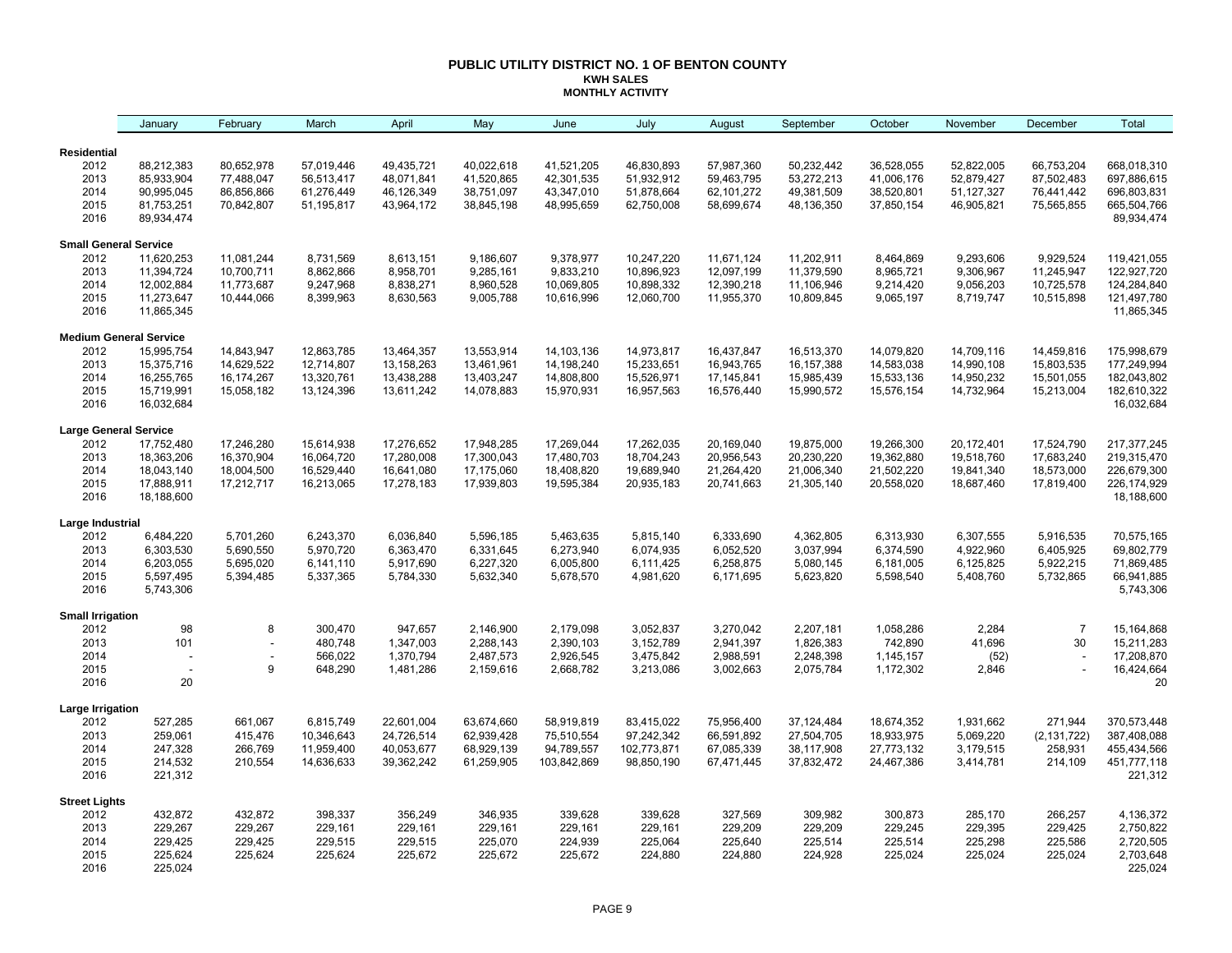#### **PUBLIC UTILITY DISTRICT NO. 1 OF BENTON COUNTY KWH SALES MONTHLY ACTIVITY**

|                        | January     | February    | March         | April       | May         | June        | July        | August      | September     | October     | November    | December    | Total        |
|------------------------|-------------|-------------|---------------|-------------|-------------|-------------|-------------|-------------|---------------|-------------|-------------|-------------|--------------|
| <b>Security Lights</b> |             |             |               |             |             |             |             |             |               |             |             |             |              |
| 2012                   | 90,387      | 90,459      | 90,387        | 90,423      | 90,135      | 90,099      | 90,135      | 90,135      | 90,135        | 90,873      | 90,765      | 89,811      | 1,083,744    |
| 2013                   | 104,964     | 104,964     | 105,351       | 105,258     | 105,222     | 105,163     | 105,163     | 104,948     | 104,561       | 104,346     | 103,807     | 103,678     | 1,257,425    |
| 2014                   | 103,678     | 103,678     | 103,420       | 103,377     | 103,334     | 103,248     | 103,476     | 114,623     | 114,494       | 114,494     | 114,444     | 114,430     | 1,296,696    |
| 2015                   | 114.451     | 114,408     | 114,073       | 113,696     | 113,531     | 113,488     | 113,488     | 113,445     | 113,402       | 113,359     | 113,359     | 113,309     | 1,364,009    |
| 2016                   | 113,273     |             |               |             |             |             |             |             |               |             |             |             | 113,273      |
| <b>Unmetered</b>       |             |             |               |             |             |             |             |             |               |             |             |             |              |
| 2012                   | 241,464     | 241,464     | 244,466       | 244,466     | 244,466     | 244,472     | 244,472     | 244,472     | 244,472       | 244,472     | 244,472     | 244,472     | 2,927,630    |
| 2013                   | 243,914     | 245,210     | 246,506       | 246,506     | 247,676     | 247,676     | 247,676     | 247,676     | 247,676       | 247,676     | 247,676     | 247,686     | 2,963,554    |
| 2014                   | 247.686     | 247,516     | 247,516       | 247,516     | 248,246     | 248,246     | 248,246     | 249,106     | 249,106       | 249,106     | 249,106     | 249,106     | 2,980,502    |
| 2015                   | 249.106     | 249,106     | 249,106       | 248,919     | 248,919     | 248,919     | 248,919     | 254,930     | 254,845       | 255,749     | 257,045     | 257,045     | 3,022,608    |
| 2016                   | 257,045     |             |               |             |             |             |             |             |               |             |             |             | 257,045      |
| <b>Total</b>           |             |             |               |             |             |             |             |             |               |             |             |             |              |
| 2012                   | 141,357,196 | 130,951,579 | 108,322,517   | 119,066,520 | 152,810,705 | 149,509,113 | 182,271,199 | 192,487,679 | 142, 162, 782 | 105,021,830 | 105,859,036 | 115,456,360 | 645,276,516  |
| 2013                   | 138,208,387 | 125,874,651 | 111,534,939   | 120,486,725 | 153,709,305 | 168,570,285 | 203,819,795 | 185,628,944 | 133,989,939   | 110,550,537 | 107,310,016 | 137,090,227 | .696,773,750 |
| 2014                   | 144,328,006 | 139,351,728 | 119,621,601   | 132,966,557 | 156,510,614 | 190,932,770 | 210,931,831 | 189,823,925 | 143,515,799   | 120,458,985 | 104,869,238 | 128,011,343 | ,781,322,397 |
| 2015                   | 133,037,008 | 119,751,958 | 110, 144, 332 | 130,700,305 | 149,509,655 | 207,957,270 | 220,335,637 | 185,212,205 | 142,367,158   | 114,881,885 | 98,467,807  | 125,656,509 | ,738,021,729 |
| 2016                   | 142,581,083 |             |               |             |             |             |             |             |               |             |             |             | 142,581,083  |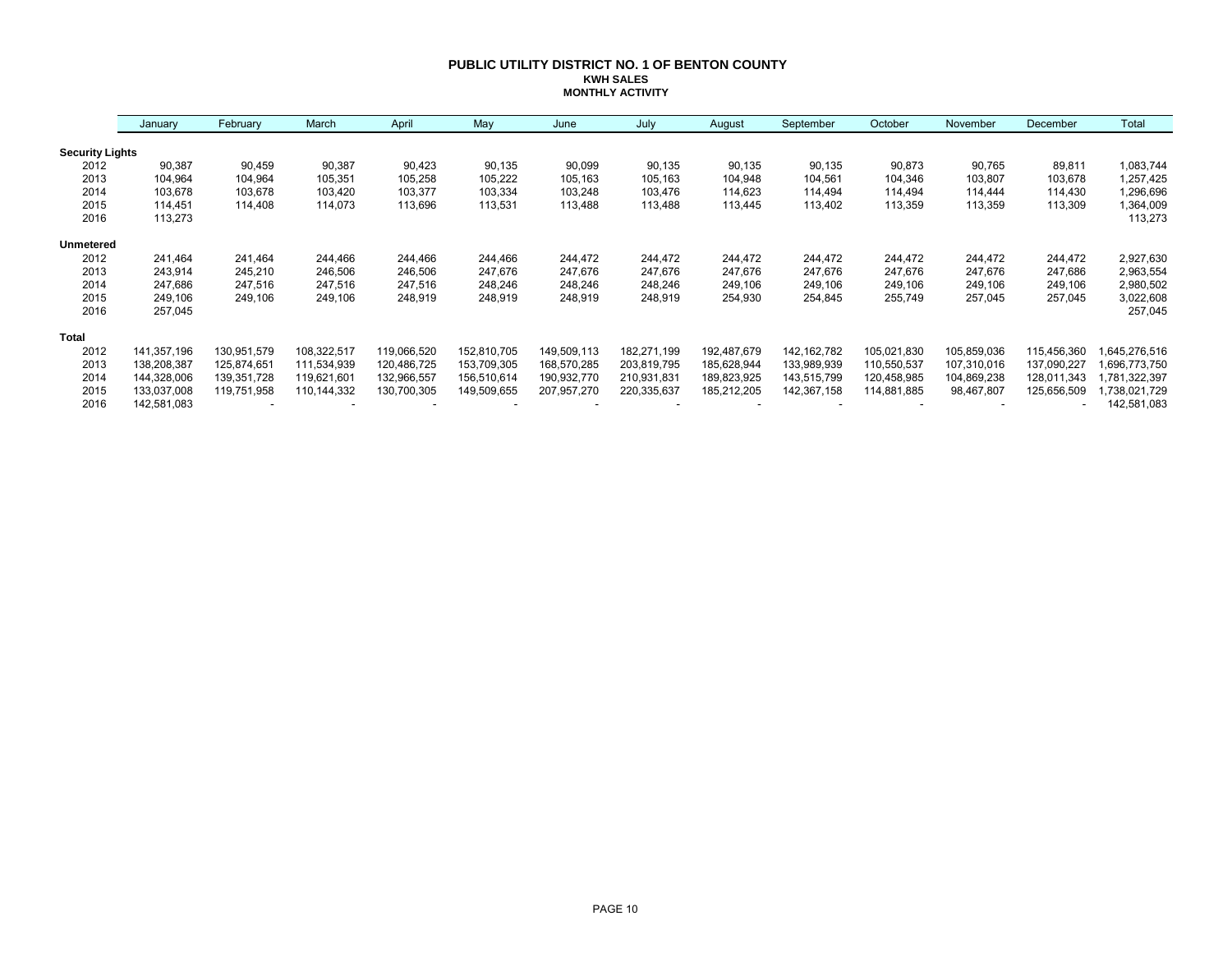## **PUBLIC UTILITY DISTRICT NO. 1 OF BENTON COUNTY CAPITAL ADDITIONS AND RETIREMENTS CURRENT MONTH**

|                                                                            | <b>BALANCE</b>        |                          |                          | <b>BALANCE</b>        |
|----------------------------------------------------------------------------|-----------------------|--------------------------|--------------------------|-----------------------|
|                                                                            | 12/31/2015            | <b>ADDITIONS</b>         | <b>RETIREMENTS</b>       | 1/31/2016             |
| <b>INTANGIBLE PLANT:</b>                                                   |                       |                          |                          |                       |
| Organizations                                                              | \$28,379              | \$0                      | \$0                      | \$28,379              |
| Franchises & Consents                                                      | 10,022                |                          |                          | 10,022                |
| Miscellaneous & Intangible Plant                                           | 29,078                | $\overline{\phantom{a}}$ | $\overline{\phantom{a}}$ | 29,078                |
| <b>TOTAL</b>                                                               | 67,480                | $\blacksquare$           |                          | 67,480                |
| <b>GENERATION PLANT:</b>                                                   |                       |                          |                          |                       |
| Land & Land Rights                                                         |                       |                          |                          |                       |
| Structures & Improvements                                                  | 1,141,911             |                          |                          | 1,141,911             |
| <b>Fuel Holders &amp; Accessories</b>                                      |                       |                          |                          |                       |
| <b>Other Electric Generation</b>                                           | 612,954               | (351, 014)               |                          | 261,940               |
| <b>Accessory Electric Equipment</b><br>Miscellaneous Power Plant Equipment |                       |                          |                          |                       |
| <b>TOTAL</b>                                                               | 1,754,865             | (351, 014)               |                          | 1,403,851             |
|                                                                            |                       |                          |                          |                       |
| <b>TRANSMISSION PLANT:</b>                                                 |                       |                          |                          |                       |
| Land & Land Rights                                                         | 156,400               |                          |                          | 156,400               |
| Clearing Land & Right Of Ways<br><b>Transmission Station Equipment</b>     | 25,544<br>832,047     |                          |                          | 25,544<br>832,047     |
| <b>Towers &amp; Fixtures</b>                                               |                       |                          |                          |                       |
| Poles & Fixtures                                                           | 3,976,615             |                          |                          | 3,976,615             |
| Overhead Conductor & Devices                                               | 3,021,163             |                          |                          | 3,021,163             |
| <b>TOTAL</b>                                                               | 8,011,769             |                          |                          | 8,011,769             |
|                                                                            |                       |                          |                          |                       |
| <b>DISTRIBUTION PLANT:</b>                                                 |                       |                          |                          |                       |
| Land & Land Rights                                                         | 1,647,358             | 1,427                    |                          | 1,648,785             |
| Structures & Improvements<br><b>Station Equipment</b>                      | 295,502<br>38,501,024 | 83,856                   |                          | 295,502<br>38,584,880 |
| Poles, Towers & Fixtures                                                   | 19,146,903            | 15,657                   | (10, 334)                | 19,152,226            |
| Overhead Conductor & Devices                                               | 12,171,352            | 3,024                    | (1,627)                  | 12,172,749            |
| <b>Underground Conduit</b>                                                 | 32,354,579            | 22,937                   | (6, 897)                 | 32,370,619            |
| Underground Conductor & Devices                                            | 42,358,742            | 74,362                   | (113, 523)               | 42,319,581            |
| <b>Line Transformers</b>                                                   | 28,649,834            | 18,443                   |                          | 28,668,278            |
| Services-Overhead                                                          | 2,947,438             | 4,745                    |                          | 2,952,183             |
| Services-Underground                                                       | 18,693,802            | 34,181                   |                          | 18,727,983            |
| <b>Meters</b>                                                              | 10,521,345            | 3,671                    |                          | 10,525,016            |
| Security Lighting                                                          | 873,950               | 347                      | (305)                    | 873,992               |
| <b>Street Lighting</b>                                                     | 760,005               |                          |                          | 760,005               |
| <b>SCADA System</b>                                                        | 2,065,754             | 4,063                    |                          | 2,069,817             |
| <b>TOTAL</b>                                                               | 210,987,589           | 266,712                  | (132, 686)               | 211,121,616           |
| <b>GENERAL PLANT:</b>                                                      |                       |                          |                          |                       |
| Land & Land Rights                                                         | 1,130,759             |                          |                          | 1,130,759             |
| Structures & Improvements                                                  | 18,252,191            |                          |                          | 18,252,191            |
| Information Systems & Technology                                           | 16,060,948            | 31,173                   |                          | 16,092,121            |
| <b>Transportation Equipment</b>                                            | 7,324,428             |                          |                          | 7,324,428             |
| <b>Stores Equipment</b>                                                    | 54,108                |                          |                          | 54,108                |
| Tools, Shop & Garage Equipment                                             | 454,973               |                          |                          | 454,973               |
| Laboratory Equipment                                                       | 535,877               |                          |                          | 535,877               |
| <b>Communication Equipment</b>                                             | 2,402,011             | 388                      |                          | 2,402,398             |
| <b>Broadband Equipment</b>                                                 | 18,604,205            | 62,398                   |                          | 18,666,603            |
| Miscellaneous Equipment                                                    | 1,168,910             |                          |                          | 1,168,910             |
| <b>Other Capitalized Costs</b>                                             | 11,571,297            | 91,159                   |                          | 11,662,456            |
| <b>TOTAL</b>                                                               | 77,559,707            | 185,117                  |                          | 77,744,823            |
| TOTAL ELECTRIC PLANT ACCOUNTS                                              | 298,381,410           | 100,815                  | (132, 686)               | 298,349,539           |
| <b>PLANT HELD FOR FUTURE USE</b>                                           | 388,589               |                          |                          | 388,589               |
| <b>CONSTRUCTION WORK IN PROGRESS</b>                                       | 2,745,647             | 891,900                  |                          | 3,637,547             |
| <b>TOTAL CAPITAL</b>                                                       | \$301,515,645         | \$992,715                | (\$132,686)              | \$302,375,675         |
|                                                                            |                       |                          |                          |                       |

**\$1,445,445 Budget**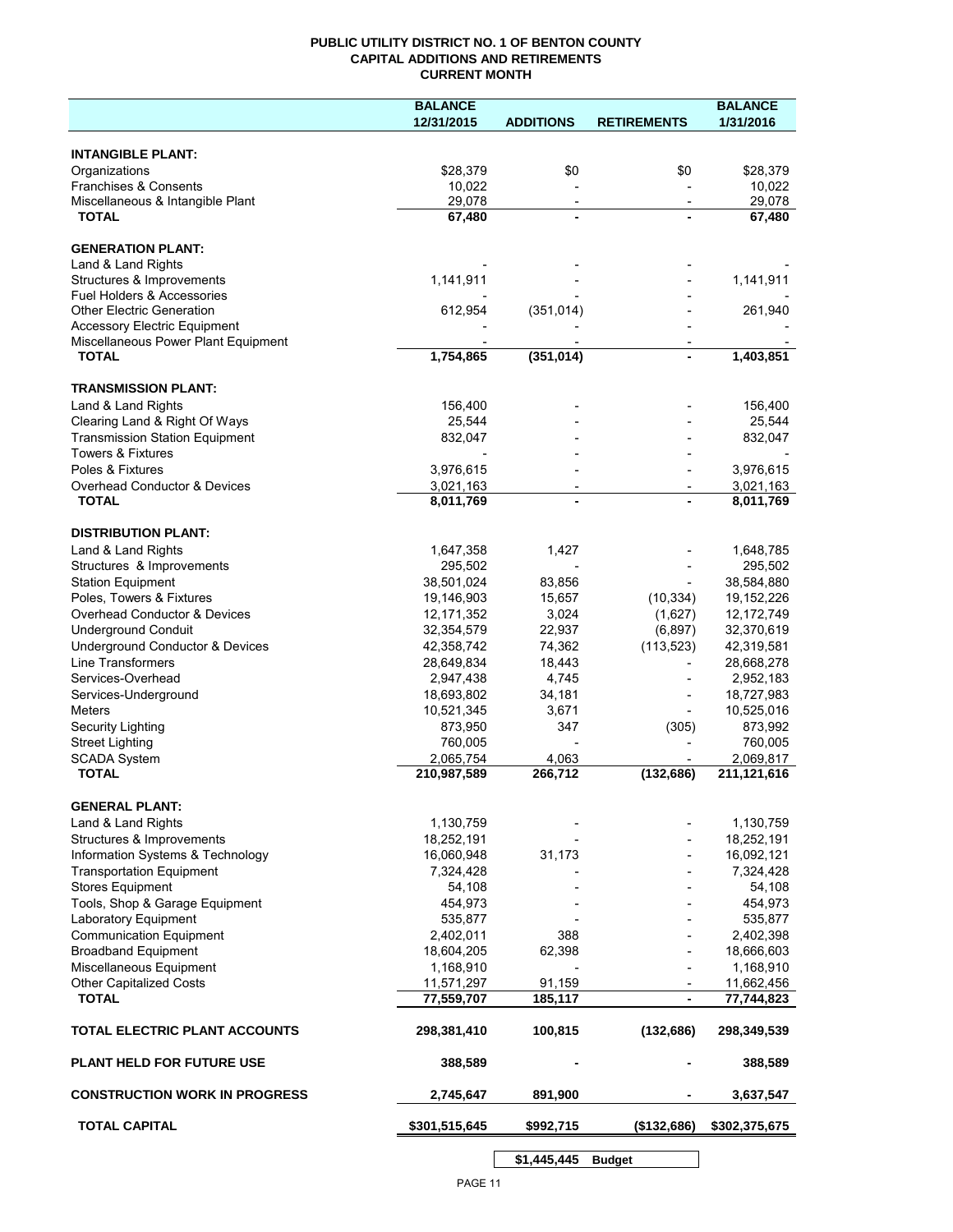## **PUBLIC UTILITY DISTRICT NO. 1 OF BENTON COUNTY CAPITAL ADDITIONS AND RETIREMENTS YEAR TO DATE**

|                                              | <b>BALANCE</b>         |                          |                          | <b>BALANCE</b>         |
|----------------------------------------------|------------------------|--------------------------|--------------------------|------------------------|
|                                              | 12/31/2014             | <b>ADDITIONS</b>         | <b>RETIREMENTS</b>       | 1/31/2016              |
|                                              |                        |                          |                          |                        |
| <b>INTANGIBLE PLANT:</b>                     |                        |                          |                          |                        |
| Organizations                                | \$28,379               | \$0                      | \$0                      | \$28,379               |
| Franchises & Consents                        | 10,022                 |                          |                          | 10,022                 |
| Miscellaneous & Intangible Plant             | 29,078                 |                          |                          | 29,078                 |
| <b>TOTAL</b>                                 | 67,480                 |                          |                          | 67,480                 |
| <b>GENERATION PLANT:</b>                     |                        |                          |                          |                        |
| Land & Land Rights                           |                        |                          |                          |                        |
| Structures & Improvements                    | 1,141,911              |                          |                          | 1,141,911              |
| Fuel Holders & Accessories                   |                        |                          |                          |                        |
| <b>Other Electric Generation</b>             | 612,954                | (351, 014)               |                          | 261,940                |
| <b>Accessory Electric Equipment</b>          |                        |                          |                          |                        |
| Miscellaneous Power Plant Equipment          |                        |                          |                          |                        |
| <b>TOTAL</b>                                 | 1,754,865              | (351, 014)               |                          | 1,403,851              |
|                                              |                        |                          |                          |                        |
| <b>TRANSMISSION PLANT:</b>                   |                        |                          |                          |                        |
| Land & Land Rights                           | 156,400                |                          |                          | 156,400                |
| Clearing Land & Right Of Ways                | 25,544                 |                          |                          | 25,544                 |
| <b>Transmission Station Equipment</b>        | 832,047                |                          |                          | 832,047                |
| <b>Towers &amp; Fixtures</b>                 |                        |                          |                          |                        |
| Poles & Fixtures                             | 3,976,615              |                          |                          | 3,976,615              |
| Overhead Conductor & Devices<br><b>TOTAL</b> | 3,021,163<br>8,011,769 | $\overline{\phantom{a}}$ | $\overline{\phantom{a}}$ | 3,021,163<br>8,011,769 |
|                                              |                        |                          |                          |                        |
| <b>DISTRIBUTION PLANT:</b>                   |                        |                          |                          |                        |
| Land & Land Rights                           | 1,647,358              | 1,427                    |                          | 1,648,785              |
| Structures & Improvements                    | 295,502                |                          |                          | 295,502                |
| <b>Station Equipment</b>                     | 38,501,024             | 83,856                   |                          | 38,584,880             |
| Poles, Towers & Fixtures                     | 19,146,903             | 15,657                   | (10, 334)                | 19,152,226             |
| Overhead Conductor & Devices                 | 12,171,352             | 3,024                    | (1,627)                  | 12,172,749             |
| <b>Underground Conduit</b>                   | 32,354,579             | 22,937                   | (6, 897)                 | 32,370,619             |
| Underground Conductor & Devices              | 42,358,742             | 74,362                   | (113, 523)               | 42,319,581             |
| Line Transformers                            | 28,649,834             | 18,443                   |                          | 28,668,278             |
| Services-Overhead                            | 2,947,438              | 4,745                    |                          | 2,952,183              |
| Services-Underground                         | 18,693,802             | 34,181                   |                          | 18,727,983             |
| Meters                                       | 10,521,345             | 3,671                    |                          | 10,525,016             |
| Security Lighting                            | 873,950                | 347                      | (305)                    | 873,992                |
| <b>Street Lighting</b>                       | 760,005                |                          |                          | 760,005                |
| <b>SCADA System</b>                          | 2,065,754              | 4,063                    |                          | 2,069,817              |
| <b>TOTAL</b>                                 | 210,987,589            | 266,712                  | (132, 686)               | 211,121,616            |
| <b>GENERAL PLANT:</b>                        |                        |                          |                          |                        |
| Land & Land Rights                           | 1,130,759              |                          |                          | 1,130,759              |
| Structures & Improvements                    | 18,252,191             |                          |                          | 18,252,191             |
| Information Systems & Technology             | 16,060,948             | 31,173                   |                          | 16,092,121             |
| <b>Transportation Equipment</b>              | 7,324,428              |                          |                          | 7,324,428              |
| <b>Stores Equipment</b>                      | 54,108                 |                          |                          | 54,108                 |
| Tools, Shop & Garage Equipment               | 454,973                |                          |                          | 454,973                |
| Laboratory Equipment                         | 535,877                |                          |                          | 535,877                |
| <b>Communication Equipment</b>               | 2,402,011              | 388                      |                          | 2,402,398              |
| <b>Broadband Equipment</b>                   | 18,604,205             | 62,398                   |                          | 18,666,603             |
| Miscellaneous Equipment                      | 1,168,910              |                          |                          | 1,168,910              |
| Other Capitalized Costs                      | 11,571,297             | 91,159                   |                          | 11,662,456             |
| <b>TOTAL</b>                                 | 77,559,707             | 185,117                  | $\blacksquare$           | 77,744,823             |
| TOTAL ELECTRIC PLANT ACCOUNTS                | 298,381,410            | 100,815                  | (132, 686)               | 298,349,539            |
| <b>PLANT HELD FOR FUTURE USE</b>             | 388,589                |                          |                          | 388,589                |
| <b>CONSTRUCTION WORK IN PROGRESS</b>         | 2,745,647              | 891,900                  |                          | 3,637,547              |
|                                              |                        |                          |                          |                        |
| <b>TOTAL CAPITAL</b>                         | \$301,515,645          | \$992,715                | (\$132,686)              | \$302,375,675          |
|                                              |                        | \$1,445,445              | <b>Budget</b>            |                        |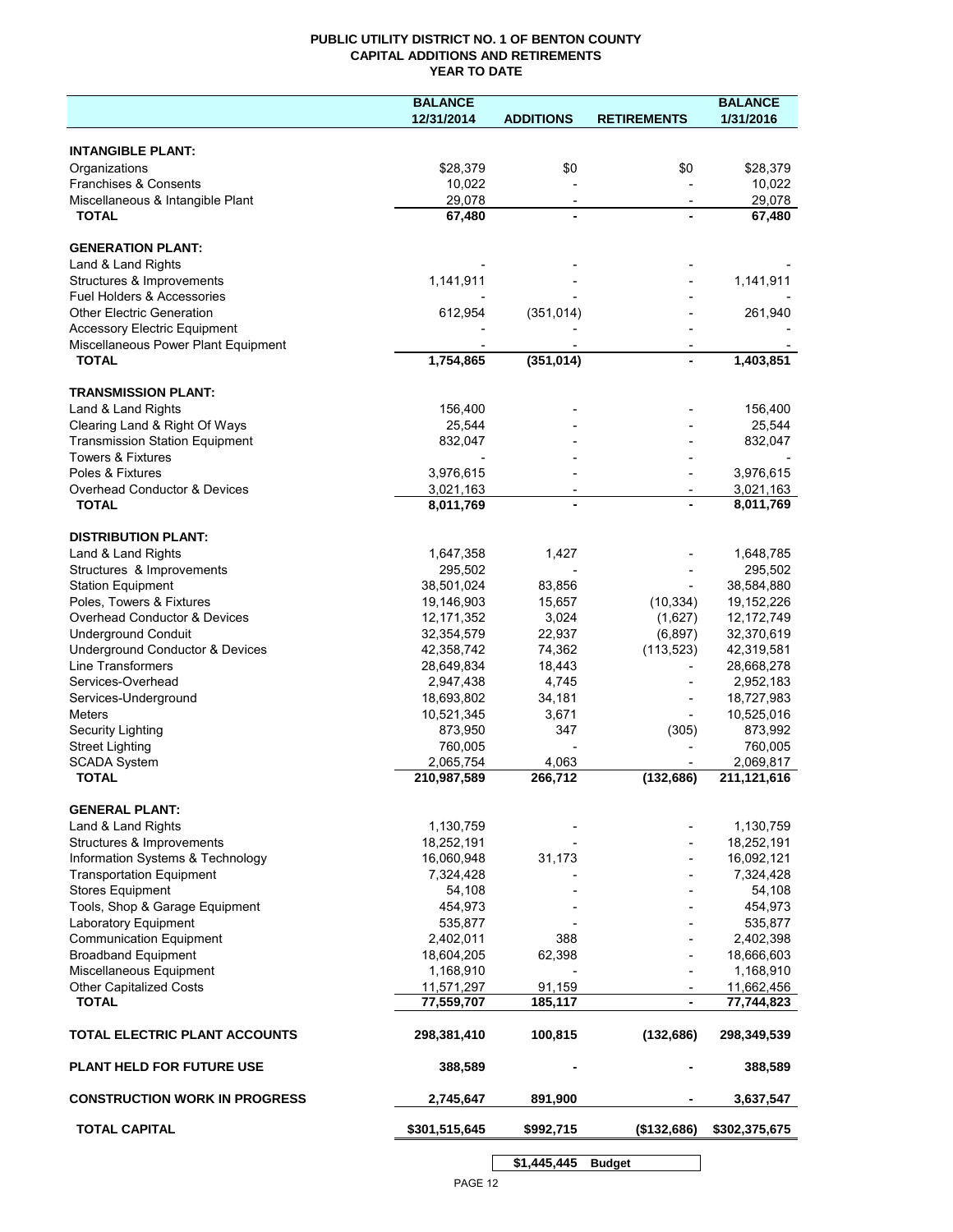## **PUBLIC UTILITY DISTRICT NO. 1 OF BENTON COUNTY STATEMENT OF CASH FLOWS**

|                                                                                                | <b>YTD</b><br>1/31/2016 |
|------------------------------------------------------------------------------------------------|-------------------------|
| <b>CASH FLOWS FROM OPERATING ACTIVITIES</b>                                                    |                         |
| Cash Received from Customers and Counterparties                                                | \$11,573,160            |
| Cash Paid to Suppliers and Counterparties                                                      | (9,241,193)             |
| Cash Paid to Employees                                                                         | (1,030,814)             |
| <b>Taxes Paid</b>                                                                              | (906, 068)              |
| <b>Net Cash Provided by Operating Activities</b>                                               | 395,085                 |
| <b>CASH FLOWS FROM NONCAPITAL FINANCING ACTIVITIES</b>                                         |                         |
| Other Interest Expense<br>Net Cash Used by Noncapital Financing Activities                     |                         |
| <b>CASH FLOWS FROM CAPITAL AND RELATED FINANCING ACTIVITIES</b>                                |                         |
| <b>Acquisition of Capital Assets</b>                                                           | (1,032,453)             |
| Proceeds from Sale of Revenue Bonds                                                            |                         |
| Cash Defeasance Principal and Interest                                                         |                         |
| <b>Bond Principal Paid</b>                                                                     |                         |
| <b>Bond Interest Paid</b>                                                                      |                         |
| <b>Capital Contributions</b>                                                                   | 155,353                 |
| Sale of Assets<br>Net Cash Used by Capital and Related Financing Activities                    | 6,139<br>(870, 961)     |
| <b>CASH FLOWS FROM INVESTING ACTIVITIES</b>                                                    |                         |
| Interest Income                                                                                | 8,666                   |
| Proceeds from Sale of Investments                                                              |                         |
| Purchase of Investments                                                                        |                         |
| Joint Venture Net Revenue (Expense)<br><b>Net Cash Provided by Investing Activities</b>        | 8,666                   |
|                                                                                                |                         |
| <b>NET INCREASE (DECREASE) IN CASH</b>                                                         | (467, 210)              |
| <b>CASH BALANCE, BEGINNING</b>                                                                 | \$28,597,032            |
| <b>CASH BALANCE, ENDING</b>                                                                    | \$28,129,822            |
| RECONCILIATION OF NET OPERATING INCOME TO NET<br><b>CASH PROVIDED BY OPERATING ACTIVITIES</b>  |                         |
| Net Operating Revenues                                                                         | $($ \$614,094 $)$       |
| Adjustments to reconcile net operating income to net cash<br>provided by operating activities: |                         |
| Depreciation & Amortization                                                                    | 1,191,201               |
| <b>Unbilled Revenues</b>                                                                       | 800,000                 |
| Misellaneous Other Revenue & Receipts<br>GASB 68 Pension Expense                               | 9                       |
| Decrease (Increase) in Accounts Receivable                                                     | (895,036)               |
| Decrease (Increase) in BPA Prepay Receivable                                                   | 50,000                  |
| Decrease (Increase) in Inventories                                                             | 68,801                  |
| Decrease (Increase) in Prepaid Expenses                                                        | 74,280                  |
| Decrease (Increase) in Wholesale Power Receivable                                              | (284, 781)              |
| Decrease (Increase) in Miscellaneous Assets                                                    | (1)                     |
| Decrease (Increase) in Prepaid Expenses and Other Charges                                      | 170,968                 |
| Decrease (Increase) in Deferred Derivative Outflows                                            | 100,595                 |
| Increase (Decrease) in Deferred Derivative Inflows                                             | (122, 768)              |
| Increase (Decrease) in Warrants Outstanding                                                    | 125,397                 |
| Increase (Decrease) in Accounts Payable                                                        | (450, 057)              |
| Increase (Decrease) in Accrued Taxes Payable<br>Increase (Decrease) in Customer Deposits       | 328,936<br>(1,000)      |
| Increase (Decrease) in BPA Prepay Incentive Credit                                             | (13, 438)               |
| Increase (Decrease) in Other Current Liabilities                                               | 21,589                  |
| Increase (Decrease) in Other Credits                                                           | (155, 516)              |
| <b>Net Cash Provided by Operating Activities</b><br>PAGE 13                                    | \$395,085               |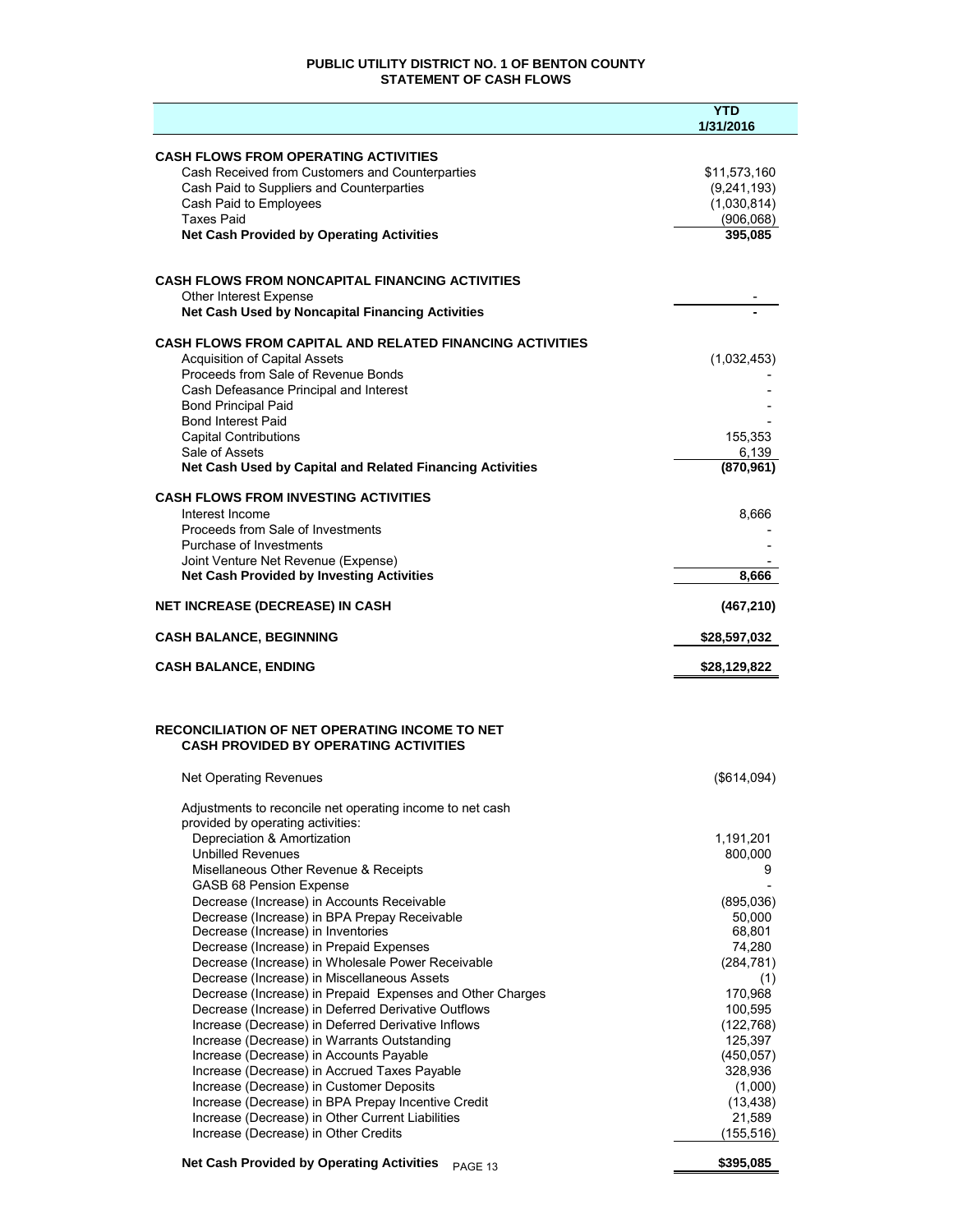## **PUBLIC UTILITY DISTRICT NO. 1 OF BENTON COUNTY WEATHER STATISTICS January 31, 2016**





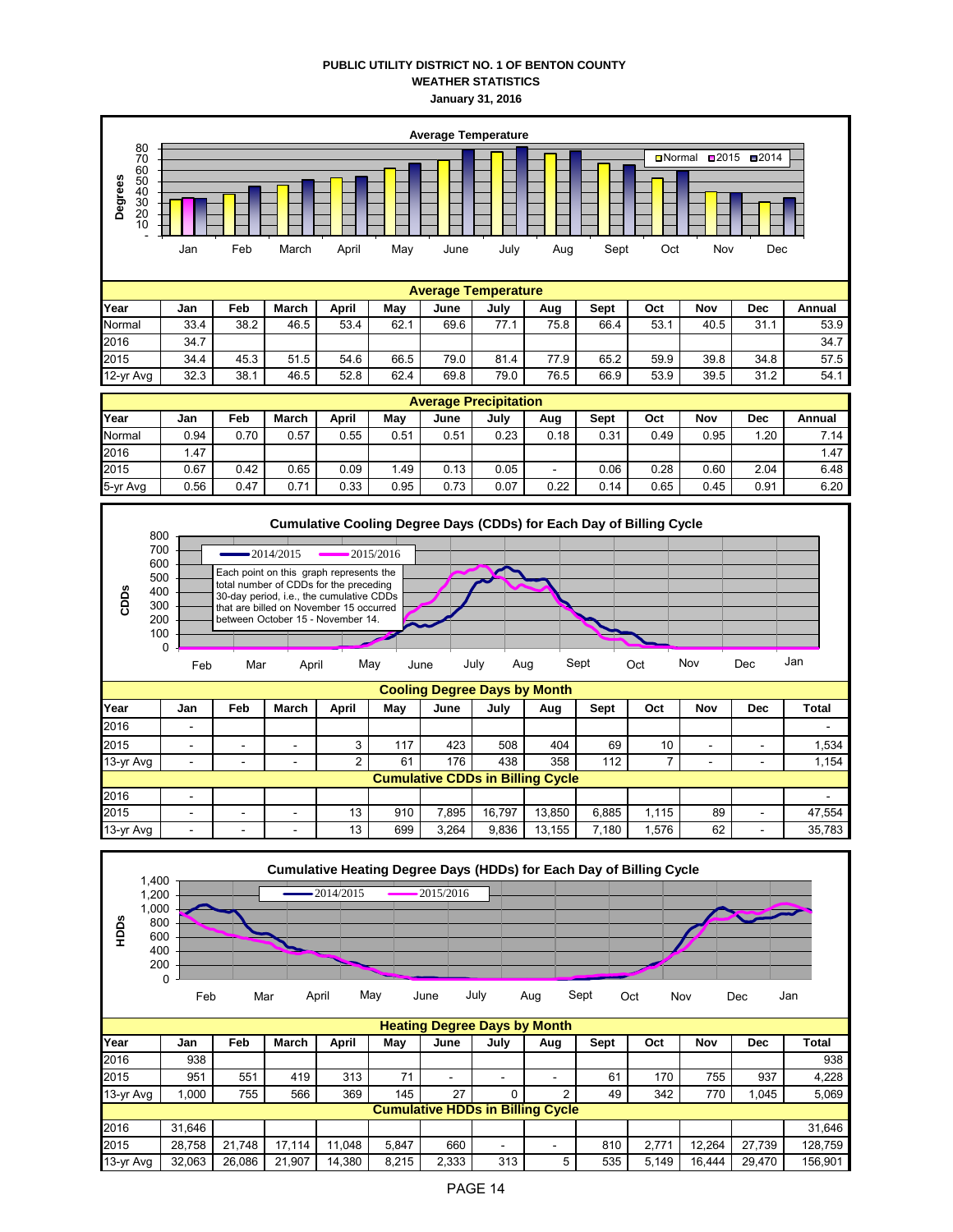#### **PUBLIC UTILITY DISTRICT NO. 1 OF BENTON COUNTY BROADBAND SUMMARY**

|                                                                                                                                                                                                                  |                          |                          |                |              |              |     | <b>January Highlights</b> |                |                                                                                                                      |             |     |            |        |                    |                   |                  |
|------------------------------------------------------------------------------------------------------------------------------------------------------------------------------------------------------------------|--------------------------|--------------------------|----------------|--------------|--------------|-----|---------------------------|----------------|----------------------------------------------------------------------------------------------------------------------|-------------|-----|------------|--------|--------------------|-------------------|------------------|
| A 100Mbps service to Clore Center in Prosser was added. Wilbur-Ellis, Pay Plus Benefits, and Benton County are all new connections on the fiber network as well. T-Mobile upgraded two of their sites to 100Mbps |                          |                          |                |              |              |     |                           |                | and AT&T upgraded two of their sites to 200Mbps. Ben Franklin Orthopedics also upgraded their Young Street location. |             |     |            |        |                    |                   |                  |
|                                                                                                                                                                                                                  |                          |                          |                |              |              |     |                           | <b>ACTUALS</b> |                                                                                                                      |             |     |            |        |                    |                   |                  |
|                                                                                                                                                                                                                  |                          |                          |                |              |              |     |                           |                |                                                                                                                      |             |     |            |        |                    | <b>Budget</b>     | <b>Inception</b> |
|                                                                                                                                                                                                                  | 2016 Budget              | Jan                      | Feb            | <b>March</b> | <b>April</b> | May | June                      | July           | <b>August</b>                                                                                                        | <b>Sept</b> | Oct | <b>Nov</b> | Dec    | <b>YTD</b>         | Variance          | to Date          |
| <b>OPERATING REVENUES</b>                                                                                                                                                                                        |                          |                          |                |              |              |     |                           |                |                                                                                                                      |             |     |            |        |                    |                   |                  |
| Ethernet                                                                                                                                                                                                         | 1,523,071                | \$99,559                 |                |              |              |     |                           |                |                                                                                                                      |             |     |            |        | \$99,559           | 1,423,512         |                  |
| <b>TDM</b>                                                                                                                                                                                                       | 69,372                   | 5,781                    |                |              |              |     |                           |                |                                                                                                                      |             |     |            |        | \$5,781            | 63,591            |                  |
| Wireless                                                                                                                                                                                                         | 312                      | 26                       |                |              |              |     |                           |                |                                                                                                                      |             |     |            |        | \$26               | 286               |                  |
| Co-Location                                                                                                                                                                                                      |                          | $\overline{\phantom{a}}$ |                |              |              |     |                           |                |                                                                                                                      |             |     |            |        | \$0                |                   |                  |
| Internet Transport Service                                                                                                                                                                                       | 123,540<br>82,779        | 6,841<br>6,958           |                |              |              |     |                           |                |                                                                                                                      |             |     |            |        | \$6,841<br>\$6,958 | 116,699           |                  |
| <b>Fixed Wireless</b>                                                                                                                                                                                            |                          | 43,595                   |                |              |              |     |                           |                |                                                                                                                      |             |     |            |        | \$43,595           | 75,821<br>238,047 |                  |
| Broadband Revenue - Other<br>Subtotal                                                                                                                                                                            | 281,642<br>2,080,716     | 162,760                  |                |              |              |     |                           |                |                                                                                                                      |             |     |            |        | \$162,760          |                   |                  |
|                                                                                                                                                                                                                  |                          |                          |                |              |              |     |                           |                |                                                                                                                      |             |     |            |        |                    |                   |                  |
| NoaNet Maintenance Revenue                                                                                                                                                                                       | ×                        | $\overline{a}$           |                |              |              |     |                           |                |                                                                                                                      |             |     |            |        |                    |                   |                  |
| <b>Bad Debt Expense</b>                                                                                                                                                                                          |                          | ٠                        |                |              |              |     |                           |                |                                                                                                                      |             |     |            |        |                    |                   |                  |
| <b>Total Operating Revenues</b>                                                                                                                                                                                  | 2,080,716                | 162,760                  |                |              |              |     |                           |                |                                                                                                                      |             |     |            |        | \$162,760          | 1,917,956         | 14,355,306       |
|                                                                                                                                                                                                                  |                          |                          |                |              |              |     |                           |                |                                                                                                                      |             |     |            |        |                    |                   |                  |
| <b>OPERATING EXPENSES</b>                                                                                                                                                                                        |                          |                          |                |              |              |     |                           |                |                                                                                                                      |             |     |            |        |                    |                   |                  |
| Marketing & Business Development                                                                                                                                                                                 | $\blacksquare$           | $\overline{\phantom{a}}$ |                |              |              |     |                           |                |                                                                                                                      |             |     |            |        |                    | $\sim$            |                  |
| General Expenses                                                                                                                                                                                                 | 309,785                  | 13,401                   |                |              |              |     |                           |                |                                                                                                                      |             |     |            |        | \$13,401           | 296,384           |                  |
| Other Maintenance                                                                                                                                                                                                | 141,758                  | 1,360                    |                |              |              |     |                           |                |                                                                                                                      |             |     |            |        | \$1,360            | 140,398           |                  |
| NOC Maintenance                                                                                                                                                                                                  | 391,428                  | 10,763                   |                |              |              |     |                           |                |                                                                                                                      |             |     |            |        | 10,763.47          | 380,665           |                  |
| Wireless Maintenance                                                                                                                                                                                             |                          |                          |                |              |              |     |                           |                |                                                                                                                      |             |     |            |        | \$0                |                   |                  |
| Subtotal                                                                                                                                                                                                         | 842,971                  | 25,524                   |                |              |              |     |                           |                |                                                                                                                      |             |     |            |        | \$25,524           | 817,447           | 8,890,028        |
| NoaNet Maintenance Expense                                                                                                                                                                                       | $\blacksquare$           | $\sim$                   |                |              |              |     |                           |                |                                                                                                                      |             |     |            |        | \$0                | $\sim$            |                  |
| Depreciation                                                                                                                                                                                                     | 886,520                  | 97,106                   |                |              |              |     |                           |                |                                                                                                                      |             |     |            |        | \$97,106           | 789,414           | 8,907,658        |
| <b>Total Operating Expenses</b>                                                                                                                                                                                  | 1,729,491                | 122,630                  | $\overline{a}$ |              | $\sim$       |     |                           | $\sim$         | $\sim$                                                                                                               | $\sim$      | ÷   |            | $\sim$ | \$122,630          | 1,606,861         | 17,797,686       |
| <b>OPERATING INCOME (LOSS)</b>                                                                                                                                                                                   | 351,225                  | 40,129                   |                |              |              |     |                           |                |                                                                                                                      |             |     |            |        | \$40,129           | 311,096           | (3, 442, 380)    |
|                                                                                                                                                                                                                  |                          |                          |                |              |              |     |                           |                |                                                                                                                      |             |     |            |        |                    |                   |                  |
| <b>NONOPERATING REVENUES &amp; EXPENSES</b><br>Internal Interest due to Power Business Unit <sup>(1)</sup>                                                                                                       | (362, 982)               | (30, 136)                |                |              |              |     |                           |                |                                                                                                                      |             |     |            |        | (\$30, 136)        | 332,846           | (5,604,743)      |
| <b>CAPITAL CONTRIBUTIONS</b>                                                                                                                                                                                     |                          |                          |                |              |              |     |                           |                |                                                                                                                      |             |     |            |        |                    |                   |                  |
| Contributions in Aid of Broadband                                                                                                                                                                                | 10,000                   | 10,000                   |                |              |              |     |                           |                |                                                                                                                      |             |     |            |        | \$10,000           | $\bullet$         | 4,706,429        |
| <b>BTOP</b>                                                                                                                                                                                                      |                          | ×.                       |                |              |              |     |                           |                |                                                                                                                      |             |     |            |        |                    | $\sim$            | 2,282,671        |
| <b>INTERNAL NET INCOME (LOSS)</b>                                                                                                                                                                                | (\$1,757)                | \$19,993                 |                |              |              |     |                           |                |                                                                                                                      |             |     |            |        | \$19,993           | \$643,942         | (\$2,058,023)    |
|                                                                                                                                                                                                                  |                          |                          |                |              |              |     |                           |                |                                                                                                                      |             |     |            |        |                    |                   |                  |
| <b>NOANET COSTS</b>                                                                                                                                                                                              |                          |                          |                |              |              |     |                           |                |                                                                                                                      |             |     |            |        |                    |                   |                  |
| Member Assessments                                                                                                                                                                                               |                          | $\overline{a}$           |                |              |              |     |                           |                |                                                                                                                      |             |     |            |        |                    |                   | \$3,159,092      |
| Membership Support                                                                                                                                                                                               | $\sim$                   | 86                       |                |              |              |     |                           |                |                                                                                                                      |             |     |            |        | \$86               |                   | 113,458          |
| <b>Total NoaNet Costs</b>                                                                                                                                                                                        | $\overline{\phantom{a}}$ | \$86                     |                |              |              |     |                           |                |                                                                                                                      |             |     |            |        | \$86               | ( \$86)           | \$372,550        |
| <b>CAPITAL EXPENDITURES</b>                                                                                                                                                                                      | \$924,936                | \$5,392                  |                |              |              |     |                           |                |                                                                                                                      |             |     |            |        | \$5,392            | \$919,544         | \$19,847,213     |
|                                                                                                                                                                                                                  |                          |                          |                |              |              |     |                           |                |                                                                                                                      |             |     |            |        |                    |                   |                  |
| NET CASH (TO)/FROM BROADBAND <sup>(2)</sup>                                                                                                                                                                      | \$322.809                | \$141,758                |                |              |              |     |                           |                |                                                                                                                      |             |     |            |        | \$141,758          |                   | (\$10.665.385)   |

(1) Internal interest budget is estimated based on cash flow projections (an interest rate of 3.6% is being used).

(2) Includes excess of revenues over operating costs, capital expenditures and NoaNet assessments; excludes depreciation and internal interest to Electric System